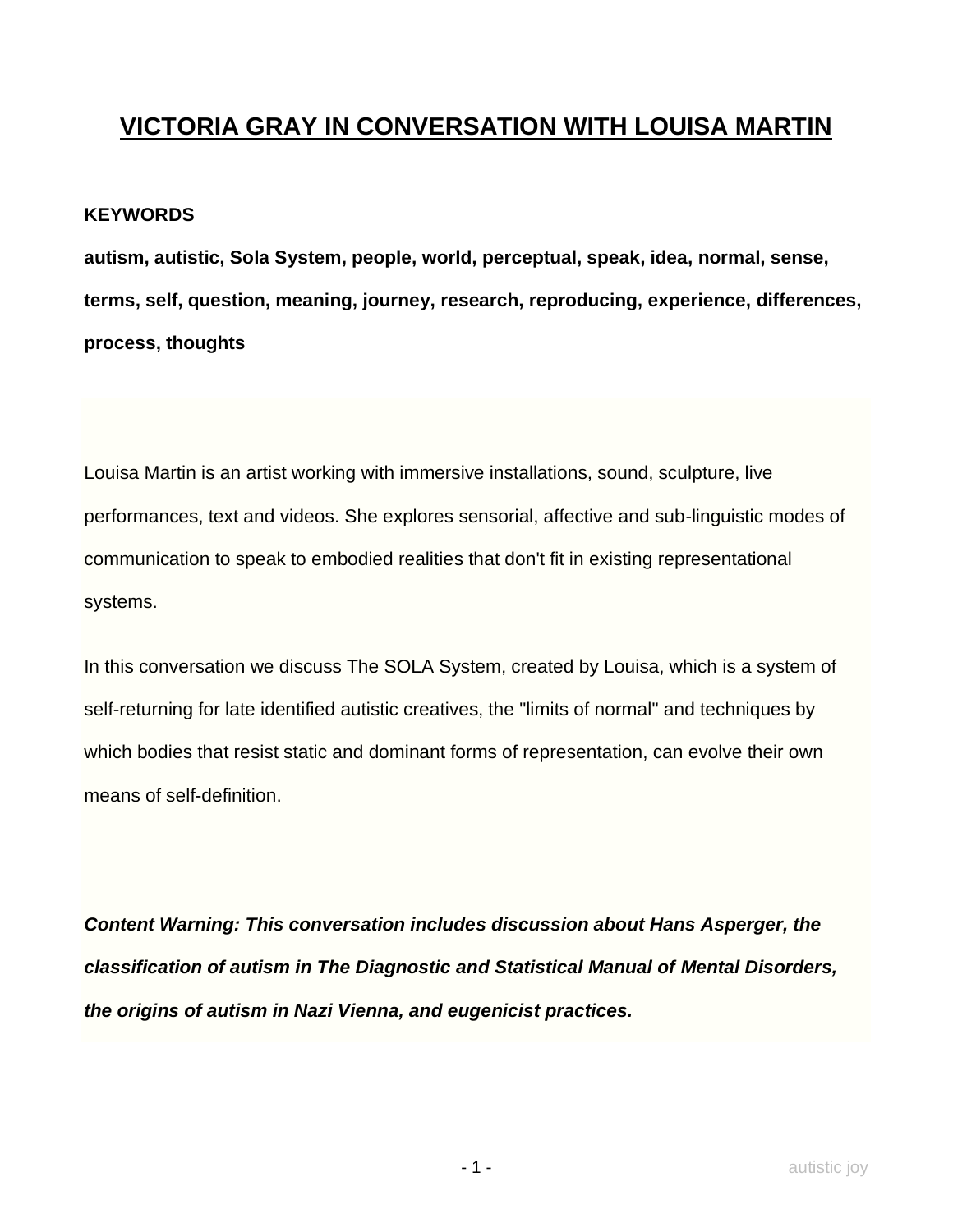**VICTORIA GRAY**: Louisa, I'd like to start by setting the scene a little bit, in terms of how we come to know each other. And as I recall, we have Charlotte Morgan, the then curator of Bloc Projects in Sheffield, to thank for our introduction. And that was actually in 2014. So we both had exhibitions of our respective video work there at Bloc. And when I think back, what I find really fascinating is that, through seeing our work in parallel, Charlotte had identified a shared sensibility in our approach to making work, which is more than just aesthetic, and which I would say has everything to do with the fact that we are both autistic.

Of course in 2014 I hadn't received my diagnosis. It wasn't until 2017 that I was actually diagnosed. But that said, it was, I think, through seeing your work and seeing how it resonated with aspects of my experience, especially in terms of the sensory, that I'd come to consider that my sense of difference - which until that point had just been really elusive and really troubling for me - might in fact mean that I was autistic, too. So you've really been part of that journey before, during, and also after my diagnosis. So I wondered if we could briefly talk about your own journey to being diagnosed, to contextualize your work and the start of our conversation today.

**LOUISA MARTIN:** Yeah. Thank you. So having that show at Bloc Projects, I can't remember if I was diagnosed before or after. I think after, but in the same year. And when I was in Sheffield I'd also been talking to Charlotte about autistic embodiment. So when she put us in touch, and we had a Zoom call, you were sharing about your research interests into somatics, and bodybased ways of thinking and being in the world. And it's been really nice to stay in contact and also [see] both of us evolve in that journey.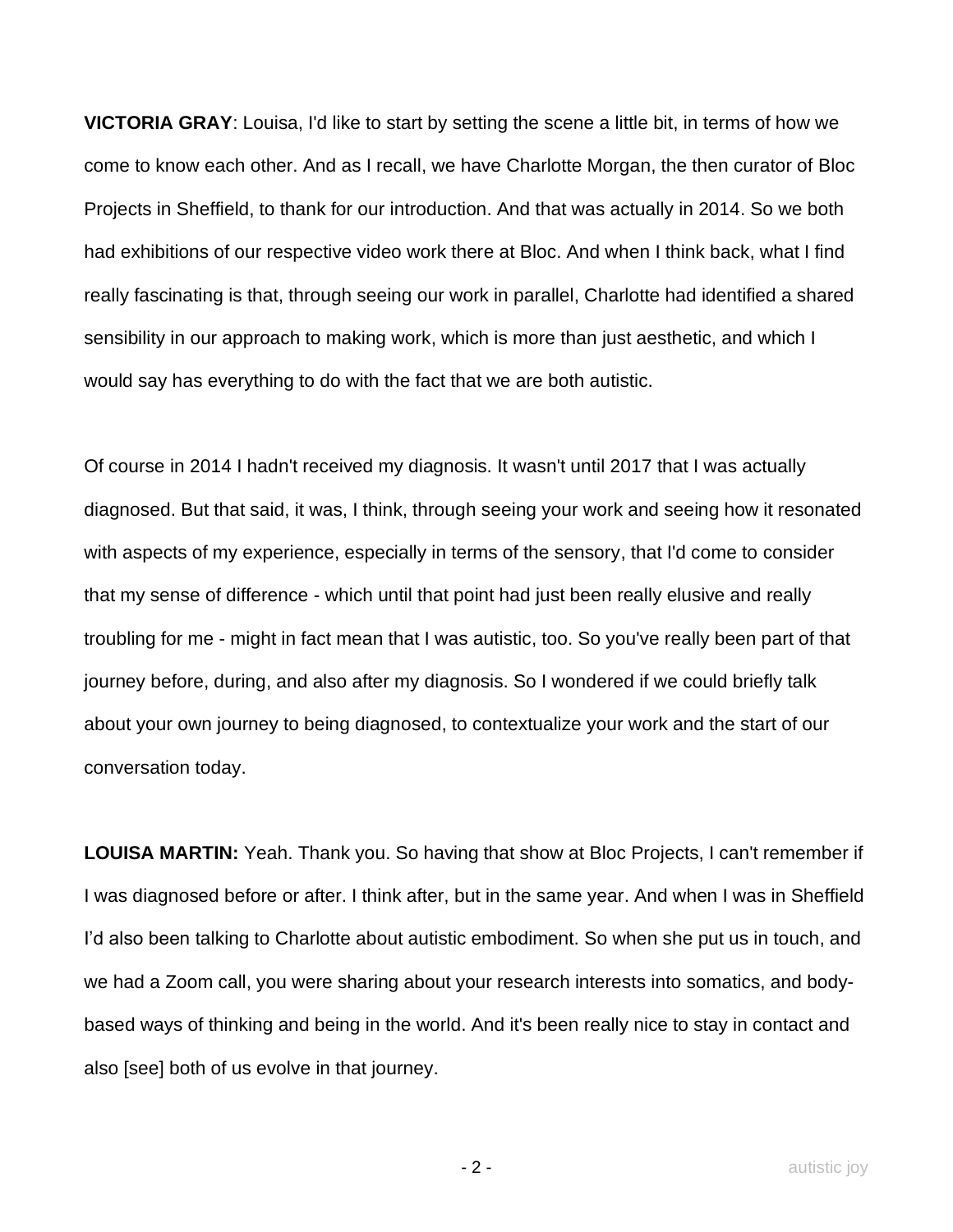For me, it was something I came to years before being diagnosed. I was doing workshops in in galleries as an artist with school groups who would visit the galleries, and there was one particular school that was a specialist school for autistic kids and it was a group of 13-14 year old's. It was as if everything that I'd been trying to articulate was being reflected back by this particular group. And the ease at which they were each empowered to learn in a way that they needed to learn, by the teachers that accompanied them. So some of them would suddenly stop the whole group and get on the floor and be jotting down notes. And the whole group would just stop and wait patiently. And then others would be right up front with me asking loads of questions. And that was a moment in which I saw myself and I saw my 13 year old self reflected back. And so that was really the first time that I took that on as a real possibility. It had been a thought that I'd had like, "oh, maybe I'm a bit autistic." But this really [was] a moment of, "okay, there's something more here that I need to look into." And this is years before. So this has been the kind of journey.

But what it also did, as well as giving an extra context to a lot of my own experiences in history, it also gave an extra context to my work. To the desire to articulate a way of being in a body and what it means to have a body. To be in a body and to have a self that I never felt I'd seen anywhere. That I didn't feel fit anywhere. And that motivated me to want to try and articulate it. From as far back as I can remember I was always drawing bodies, but always trying to articulate a kind of interior. And I guess a proprioceptive, or internal sense of grounding that our body afforded. But also this kind of immersive, energetic and sensorial way of thinking. A way of sensing and way of making sense. The whole realization kickstarted a kind of more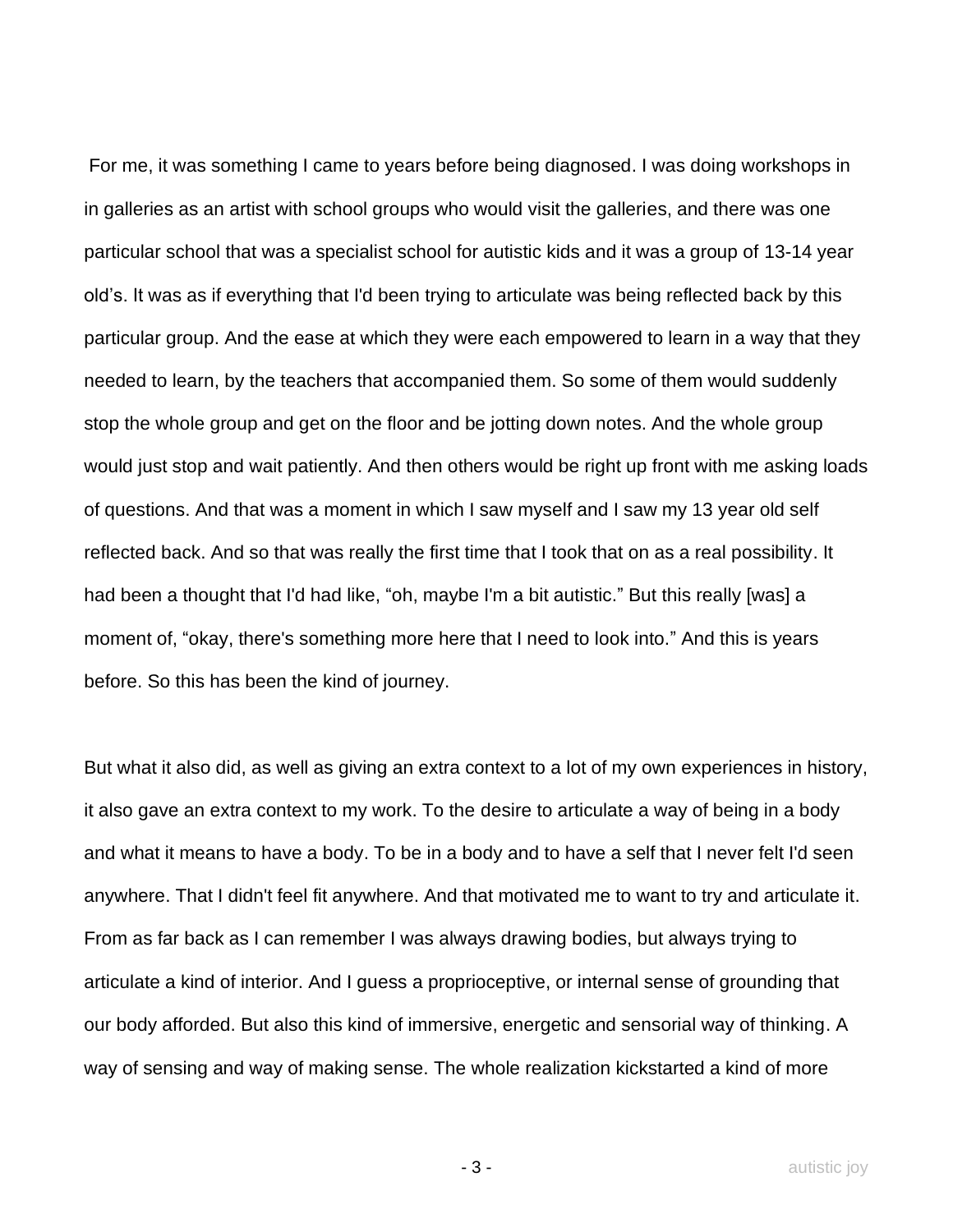critical inquiry into well, "what does it mean to be autistic?" "What is autism?" "Why is it seen as a disorder?" And "How can I, as an artist, speak to all of that, and bring that criticality into my work, while not wanting to reproduce that pathological model?"

I had a lot of friends who have different kinds of marginal identities who were saying, "you don't want to become the autism artist." "You don't want to pigeonhole yourself." And it's been a really long question of how to make the idea visible, and how to be visible myself, but on my own terms.

**VG:** That experience that you described with those workshops and seeing yourself in something else, that witnessing of something else and then seeing yourself, is exactly the experience I was describing when I got to see your work ['Lighthouse']. There was something really specific about the interiority of that video. Something somatic and surreal that really articulated something that I'd never been able to articulate, except for in my artwork. There's a curious, almost mercurial quality to some of the differences that I was experiencing, and that leads to the next kind question which is around what you talk about in terms of "the limits of normal." How we inhabit those limits and are bounded by those limits, I guess. Particularly in relation to neurodiversity and neurotypicality or the predominant neurotype. So in your work, you talk about a false notion of normal that comes from very specific political agendas and histories. You refer to that as the "autism industrial complex." Could you help us unravel this a bit more, particularly by mapping the political agendas and histories that construct and maintain those limits of normal?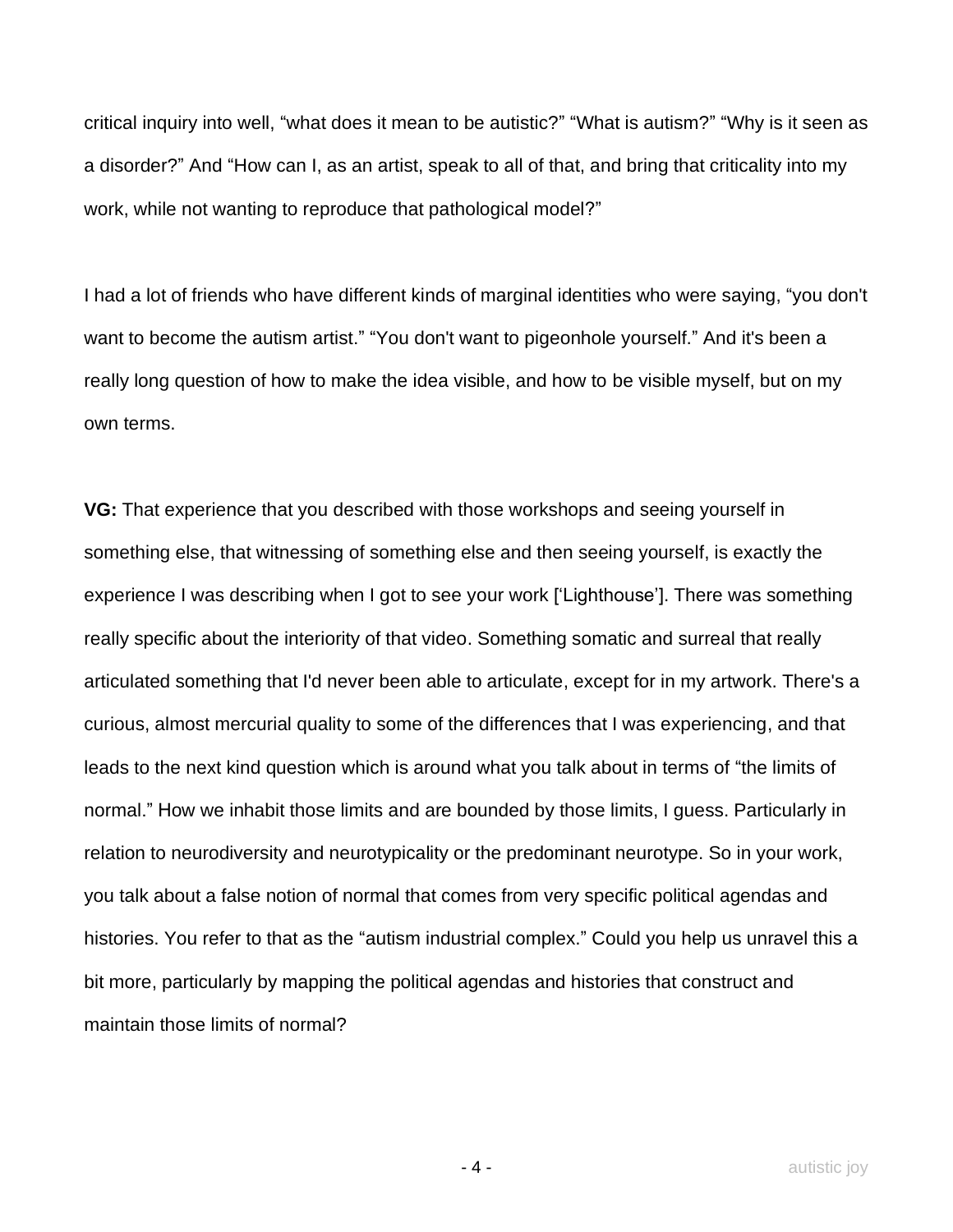**LM:** Yeah, definitely. So first, what I find helpful is to distinguish between autism and the people that it's meant to signify, who we might in this conversation call "autistics." So it has the same root word, but distinguishing between the two allows us to understand the way that we might describe them, the story we have about what those differences are, and what they mean. The current story that is kind of mainstream is autism is the story about a group of people. So in thinking about what's going on, it helps to think about autism as a story, as a construct. A story or a construct that is reproducing certain ideologies. Certain ideas and values that come from very specific historical roots. And the word normal. This is important, because in the DSM, the Disease and Statistics Manual, it's like the Bible or the reference book for psychiatry. And in Europe, there's two others that I think is the ICD, which follows the DSM in terms of how autism is defined and described. So in the DSM, if you look at the definition of autism, a lot of it is defined through abnormality. And it's defined without ever describing what normal is. So what is normal? Well, normal comes from statistics and mathematics. And so in that sense, it simply is kind of a graph, it's a graphical representation of a certain probability of how things are distributed.

So for example, it's one that can be applied to human traits. So if you think about weight, or height, or hair color, and so on, those human traits, if you were to plot them onto a graph, it would create this kind of bell curve shape, where you have a majority in the middle going up, a kind of a pile in the middle, but then on the edges, you have the less common tendencies or traits. And so that is a kind of mathematical diagram or representation of normal as a completely neutral statement. And so when it comes to psychiatry, and specifically defining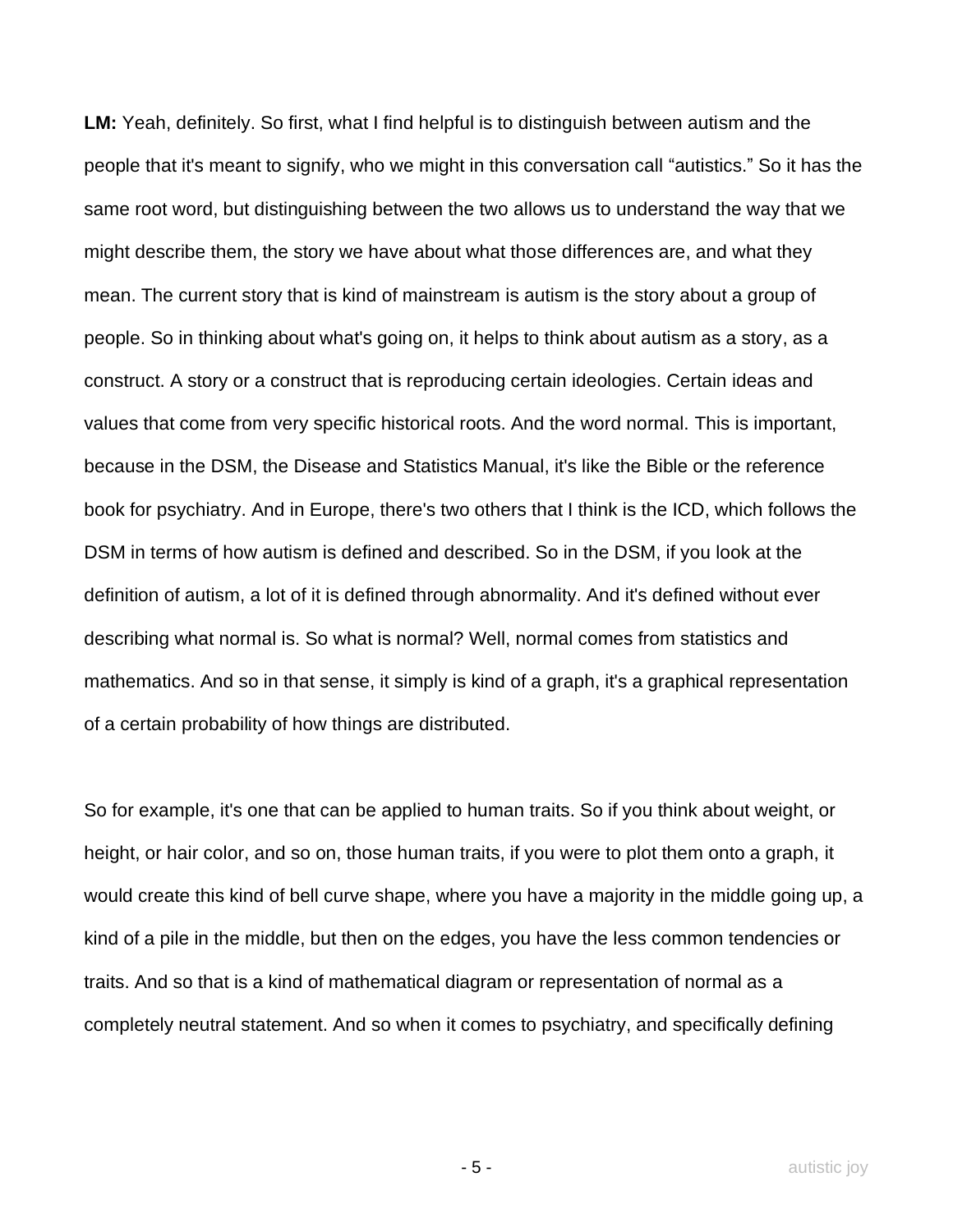autism, there is this idea of abnormal. And so what it's doing is it's drawing lines on the edges of that graph of normal, on that bell curve, and making these cutoff points.

So beyond that cutoff point, where the little tail is on each end, is abnormal. And, yeah, my position is that those lines, where they get drawn, reflects particular values. It's not some kind of natural truth or, you know, reality that you can be really sure about. That is imposed by people, by certain people who have decided that beyond that cutoff point is abnormal. And the issue with that is that when you are making that kind of judgment, which is what it is, it's a judgment of "this is a type of way of being that is undesirable, or that is not fully human." Because it's abnormal, normal becomes human and abnormal becomes not quite human, or a human but something went wrong. And it's an issue because the majority of autistic people don't want to be cured, don't want to be changed, and don't see themselves as abnormal. But rather, as being disabled by the world that we live in that is catered to that majority.

It's an issue because of what that perspective justifies. So when you decide that there are certain ways of being that are abnormal, that are undesirable, when you pathologize them, when you make them a disorder, then you end up with, for example, a really specific agenda and a justification for where resources go. And you can see it reflected in, for example, where autism research money goes.

So the Interagency Autism Coordinating Committee in the US gathered data in 2016, showing where that autism research spending was going. And only 2% of it is going on lifespan issues, and only 5% is going on services. So effectively, only 7% of that funding is going towards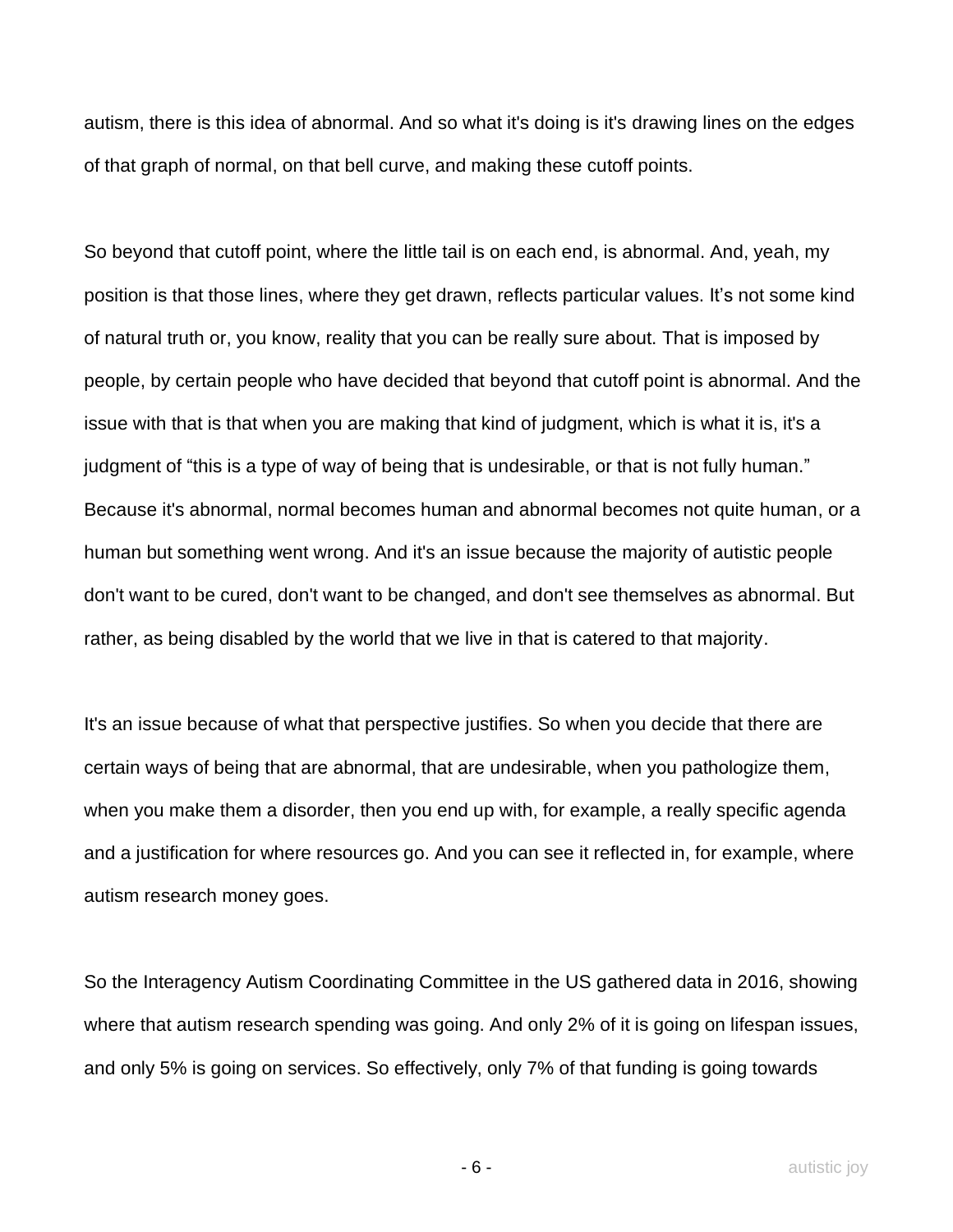actually improving the quality of life of autistic people. And the rest of it is going towards research into biology. So looking at genetics, looking at the brain, or treatments. And just to be clear, it's not possible to treat. Autism is not a thing that happened to a "normal" person. You can't treat it, or try and conform the individual to look more normal, look more like the majority population. And there's funding going to interventions. This idea that this is a developmental issue that needs to be intervened with in order to conform the person to fit within social structures that we're in. And also things like surveillance and technology, which I'll sidestep today. But essentially, what's going on is that when you make that cutoff line, suddenly there's an agenda which is trying to normalize those that fall out of that. You'll be on that line, and that line is arbitrary.

So where does it come from? Well, it comes from the very roots of autism as a story. So there's always two books that I recommend in this regard. One is 'Asperger's Children,' by Edith Schaeffer, which is just incredible. And then another one is 'War on Autism' by Anne Maguire. Edith Schaeffer, in 'Asperger's Children,' did this incredible amount of research into specifically Hans Asperger's involvement in the Nazi regime, and the killing of children who didn't fit the Nazi supremacist ideals. It also reveals how much this notion of autism was invented by that context in which psychiatrists were promoted and rewarded for coming up with ways of naming and delineating and separating out and making wrong those people that didn't fit this kind of Nazi Aryan ideals. So it comes straight out of eugenics. And it's my position that those eugenicist beginnings are carried through and reproduced by the notion of autism.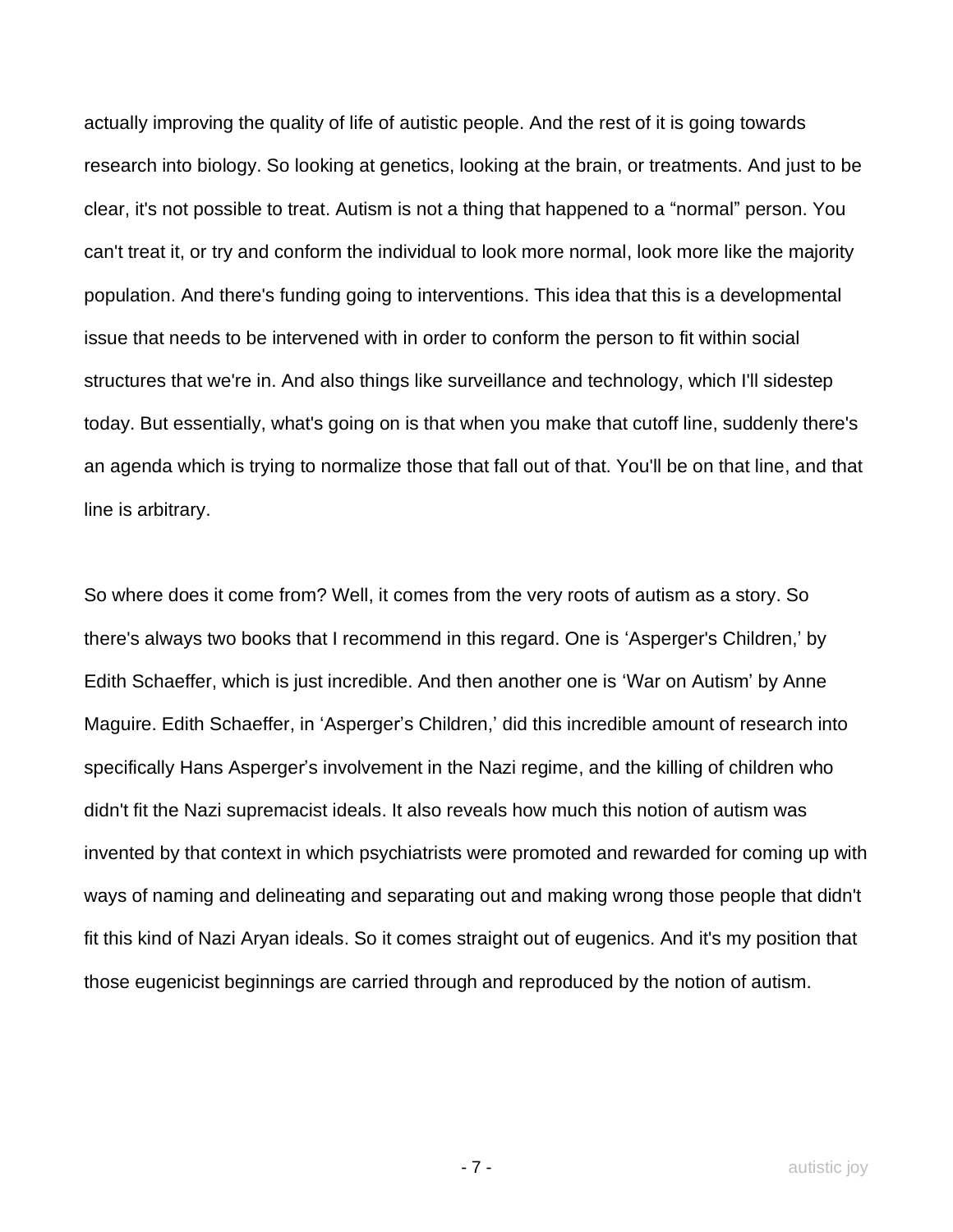**VG:** There so much there to think about, particularly because both of us have a diagnosis of autism. And because that word is so loaded with its histories, its context, and what it comes out of, we're kind of carrying that. So when we talk about the word "label," it implies something that you stick on the outside of you that exists externally, which often is the case with say a diagnostic assessment. But when we're talking about something more embodied, something more cellular that you can't extract, and when we're thinking about cure or intervention, it's as if you could extract the autistic part of somebody in order to normalize them or to maintain those kinds of agendas. I don't know about you, but my diagnosis was Highly Functioning Autism, which of course is contentious, i.e., the idea of the high and low functioning. But [my diagnosis] would have been Asperger's Syndrome. And so we are bearing all of those names and those histories as well as, interestingly, a very low level of understanding in society about autism. So it's a very, very complicated diagnosis, and it's very complicated when I find myself conflicted, even when I come to use the term autism.

**LM:** I think if we think about ourselves in terms of diagnosis, then yeah, we are reproducing that pathological model and not contesting it. And so this is why I generally don't talk in terms of diagnosis for myself. I think we also have to look at how this plays out now. So okay, it had these huge eugenicist beginnings. How is that working now? Like, is it still eugenicist? Obviously the research shows that it is, but also there is now - according to market research, future.com - a nearly 7 billion US dollar global autism disorder and treatment market. And that mostly consists of behavioral therapies. And so this is the only available way to self-recognize and be visible, but it's visible within these terms. It's visible in ways that don't disrupt the idea of what normal is. So essentially, it's an ideological construct that is not only maintaining this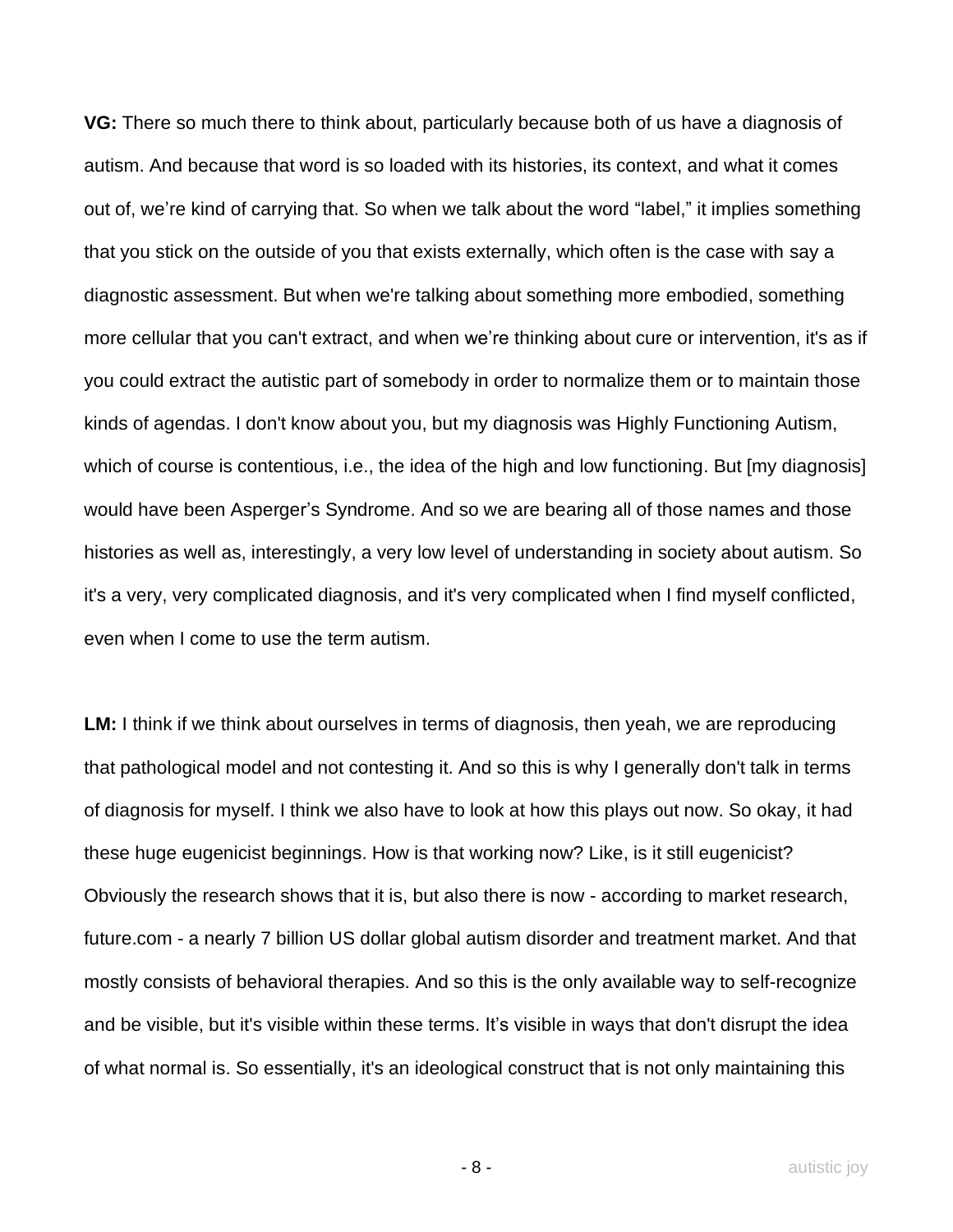kind of eugenicist idea of the body, but it's also maintaining an ableist and supremacist idea of normal. Of what a correct human being is. One that's independent, one that's productive, one that fits within the systems. You know, school and work and all of those social structures.

And there's attempts to try to find another way of being visible, and that would be the neurodiversity movement, for example. [But] I think it's important to also notice how the word "neuro" is being co-opted in a way to try and have authority. So we are taking terms from neuroscience as a way to say, "look, we are different in an interior way, and that this is a valid way of being." And yet, as I learned when I spent a year with Manos Tsakiris who's an embodiment neuroscientists at Royal Holloway University, he explained there is no such thing as a neuro type. And so, even in trying to contest this idea of autism being a disorder or something that went wrong, [something] that happened to a person that would otherwise be correct, we're still trying to use those same tools. And we're still trying to be visible within a society that is having their embodied reality constantly affirmed. And we're trying to do that in their terms, or in their eyes. And I think the solution is actually to center how we sense ourselves, rather than keep trying to see ourselves from outside and make sense within the external gaze. Yeah, I can't remember what your question was . . . !

**VG:** Well, we started at the limits of normal, and I had actually framed that in relation to an idea of neurodiversity, or neurotypicality, or the predominant neuro type. And so it's really interesting that you brought in that question again, around not only the term autism, but questioning the idea of neuro types as these are terms that we use, and that we don't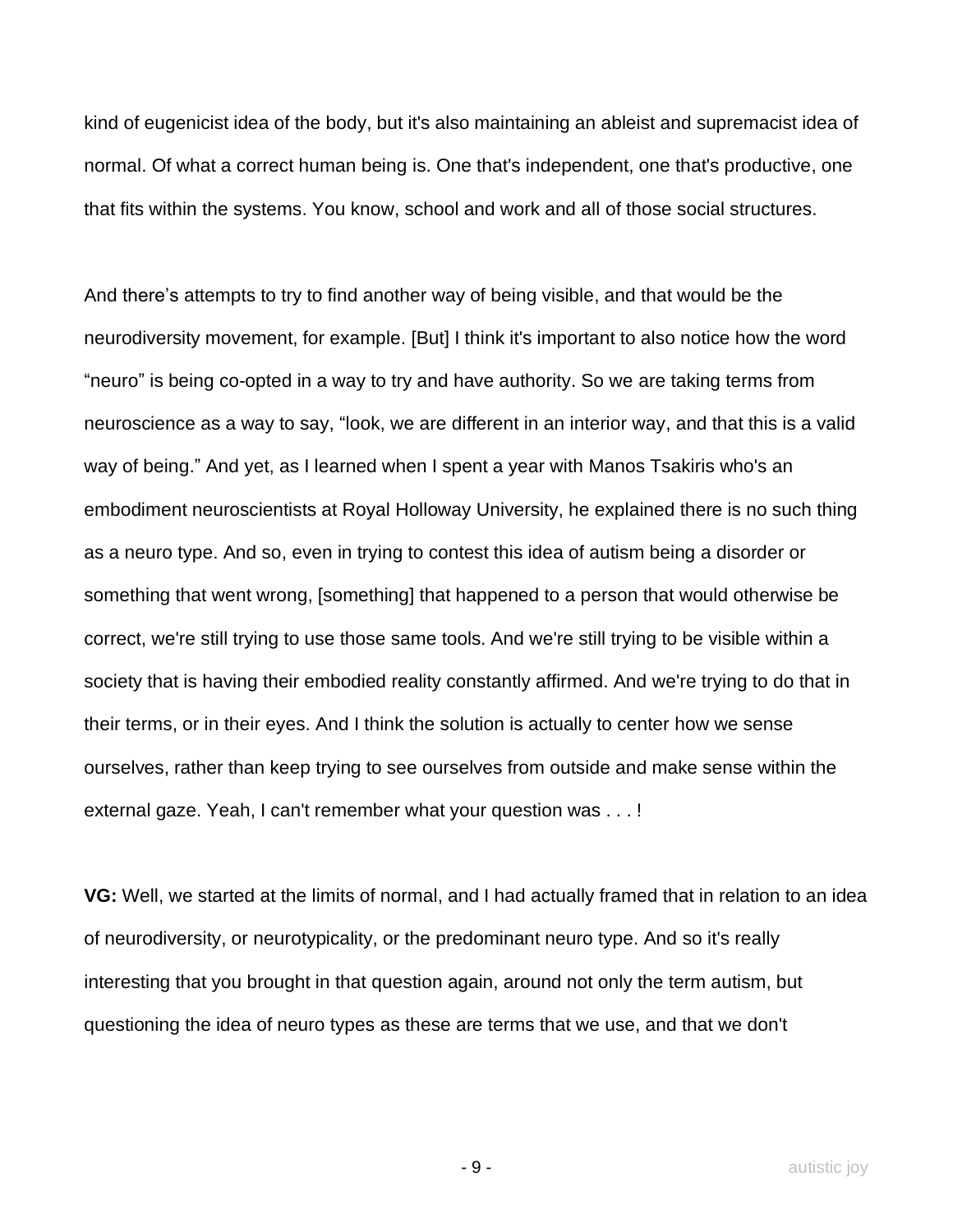necessarily question. And I think it's really important to do that in the way that you're doing it. Sensitively.

I really liked what you said towards the end about defining ourselves from something that's coming from outside. Again, this idea of labeling. And one of the things I'd like to do is not shy away from some of the conceptual frameworks that you're using in your work, because that gives me joy! I'm really drawn to some of the philosophical ideas around, not necessarily autism per se, but what you talk about in terms of 'perceptual capacity,' and how that relates to differences in sensory processing.

So I'm really interested to talk a bit about things that come up in your edited book, 'Lossy Ecology,' – particularly 'perceptual load theory,' and 'larger perceptual capacity' - in relation to autistic people. Could you just unpack this a little bit for us, just to understand that more?

**LM:** Yes, so if we just go beneath those kind of externally assigned ideas and roles, then what are these tendencies? What are these differences? And how can I, how can we, get to selfclarity? How can we see ourselves within our own cognition and within our own bodies? And also from a kind of philosophical standpoint of the idea that how we create meaning, how we structure and organize everything, our experience, our material world, our thoughts, our knowledge, we can think of those as technologies or 'technologies of self.' And obviously, that's coming from Michel Foucault. This idea of technologies or techniques or structures that enable, that support, that make sense, that allow for what is within to be extended outwardly. To be enabled. The idea of extending the self has felt really productive.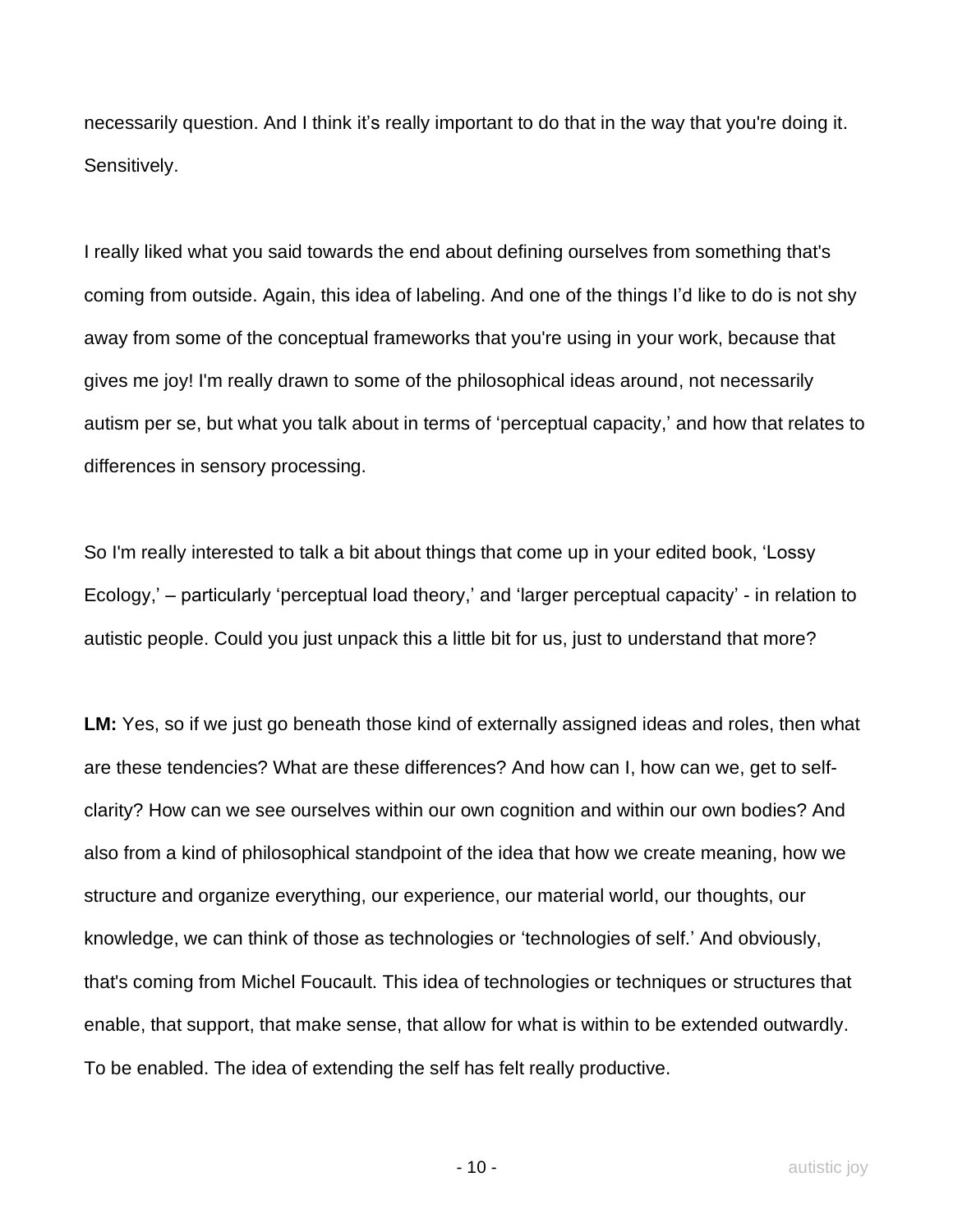So there is an idea from cognitive neuroscience and embodied cognition which is that we are not a brain in a body. Our bodies are not vehicles for our brains, but rather, the way that we make sense of and understand the world is through being in the world. But also, the way that we have agency [depends on] how much our interior processes can be extended outside of ourselves. So all of that to say that, I like this idea of technology as anything which is structuring and creating meaning and agency. Be it a pen and paper, or a computer or be it a thought, or some kind of sensation. And yeah, the idea that if we perceive, if we think differently, if we're in a body differently, we necessarily need different forms of knowledge that might be structured completely differently.

And so part of the research that I did for 'Lossy Ecology' was to spend the year with autism researchers at University College London at CRAE, Centre for Research in Autism and Education. I spent time understanding what their research into perception, and the work of Anna Remington, who is the director of CRAE now, into perceptual capacity. Essentially I really loved it because it spoke so much to the sensory and to the internal experience of what we're speaking about, rather than behavior, and rather than what can be perceived from the outside. It's drawing on some early work by Nilli Lavie which had nothing to do with autism or anything, but was more to do with concentration. The theory from Nilli Lavie is called 'perceptual load theory,' and it's the idea that we only have a limited amount that we can take in and absorb and process at any given moment. And beyond that point, there's a kind of adjusting that happens or a kind of summarizing, or some of the details drop out. And it's something that can be really easily measured through what you do and don't notice when you're on a particular task. So for Nilli Lavie, it was like, here is a task where you have to find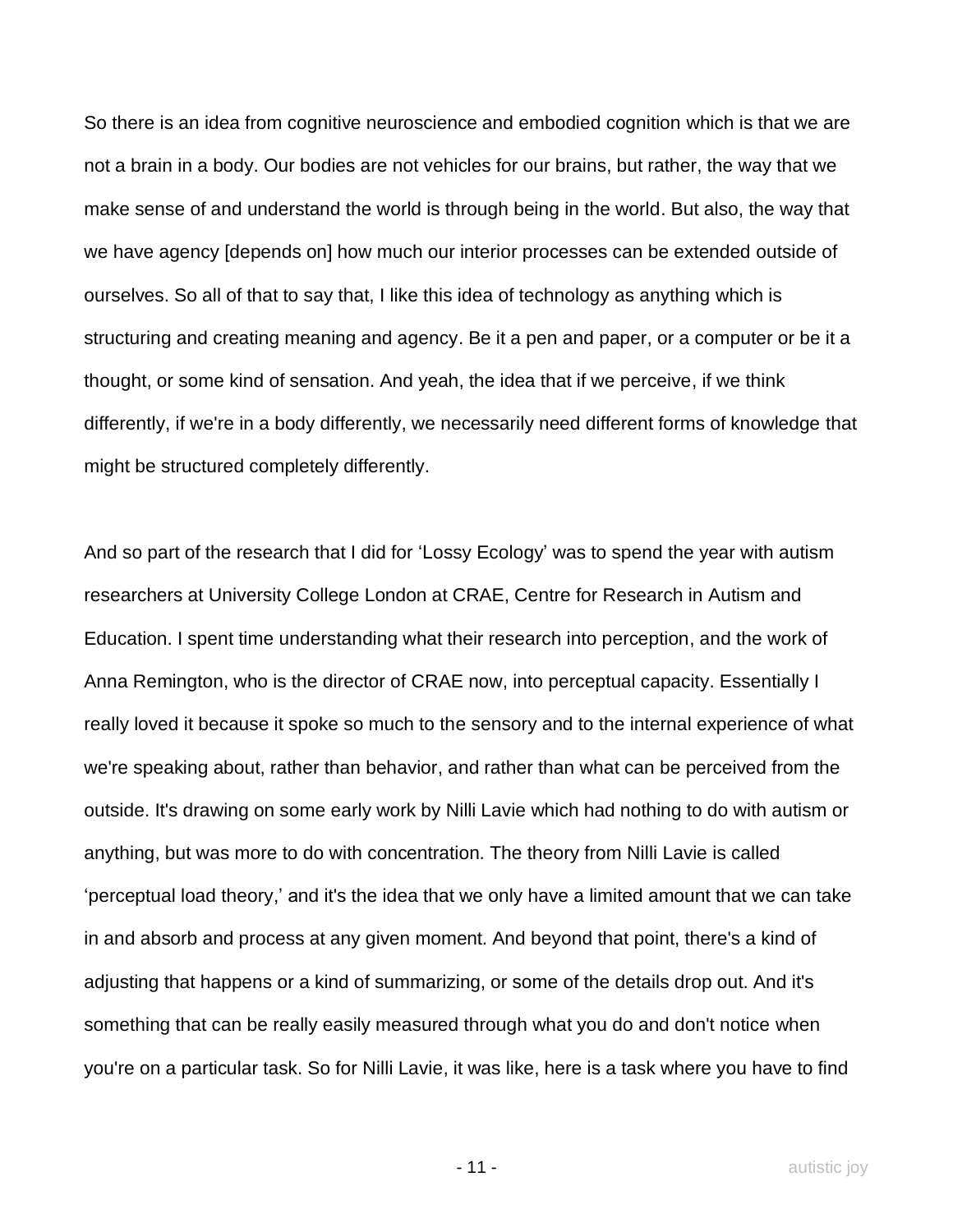certain things within a field of vision. And it would be about how many extra other things you might take in, or at what point do you stop noticing the details, and it suddenly becomes groups of things.

Anna Remington thought, and I'm going to summarize this in a really clunky way - but then there's an interview in the book, and we're going to do a podcast as well together soon – but what her research was about is, how she suspected that there's a larger perceptual capacity in autistic individuals, so that we are processing and taking more in. And that would make sense of why we're better at visual search. We've been known to be better at that or having perfect pitch and things like this. So in any given moment, we are processing more perceptual detail. So not the details that we might normally think of in terms of someone that is good at attention to detail. But rather, the amount of sensory and experiential detail is larger. And this has implications for how you present information, how you design spaces, how you design learning, and so on.

I love this. And I could also see how much this made sense of what I was trying to articulate in my work. So what I now do in my work is use this idea of having a larger perceptual capacity to speak to the "extra," to the ways that autistic people often report hearing noises that other people don't hear, or being overwhelmed in certain contexts where other people are fine. But also that this leads to needing different cognitive structures. So, different structures in the way that we make sense of what we're experiencing. And so my proposition is that rather than simply "chunking" at a later stage of perception – and by "chunking" I mean that [I perceive that] thing over there as a chair, rather than absorbing all of the additional sensory details that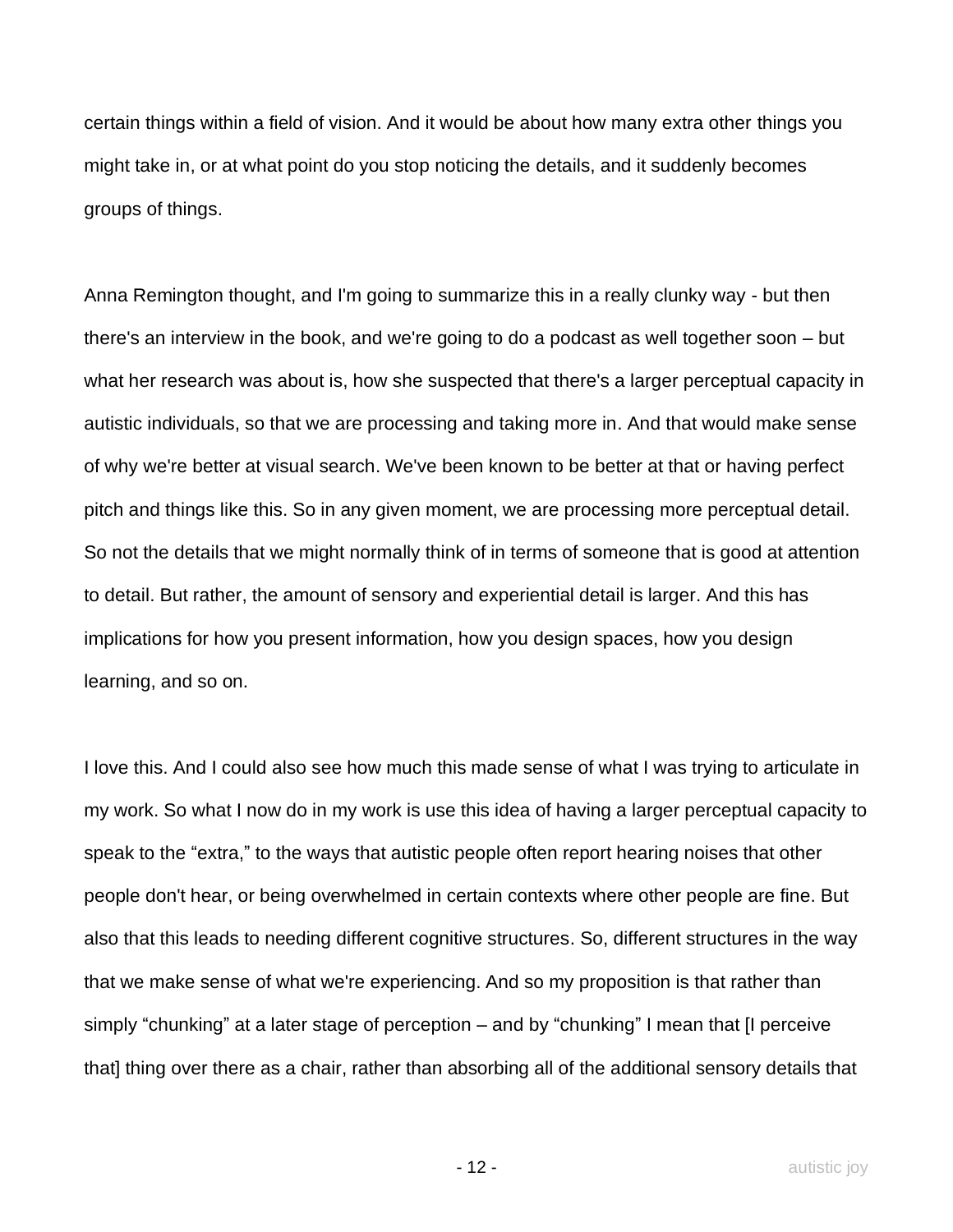maybe come first - my proposal is that instead of chunking, that we actually are sensitive to the relationship *between* perceptual details.

So this is a lot of clunky scientific, big words, but essentially, we are sensitive to energy and to emergence. So if you think of a flock of starlings, is it starlings that make those kind of formation shapes in the sky? Or a school of fish that are all like in tune with each other? Those are examples of emergence. So a pattern, or a system, or a field of vision, or field of hearing in which the sense is you can understand things in how those details relate to each other.

So an example of this is hearing the kind of vocal intonation of a voice and that being where meaning is, where meaning is carried more easily than hearing the words and what they represent. So if you think of words as representing chunks of world, to some of us that is less easy to kind of hook into and make sense of in process. [Instead] it's the energy in someone's voice or the energy in someone. Just their energy. It has all kinds of implications for how we might think about knowledge, think about communication, and also think about autistic-labeled difference, because this will obviously play out in how you move, how you process, what helps you think, and what doesn't help you think. What sensory environments contain patterns and emergence or make sense as a whole where the parts are speaking to each other? Certain environments are not full of patterns and are not speaking to each other, but are very clunky and very separate, and therefore harder to process. Let me know if that makes sense!

**VG:** Yeah. Yeah. No, it does make sense. As much as it needs to make sense, because actually, what we're talking about is actually something quite complicated, quite nebulous,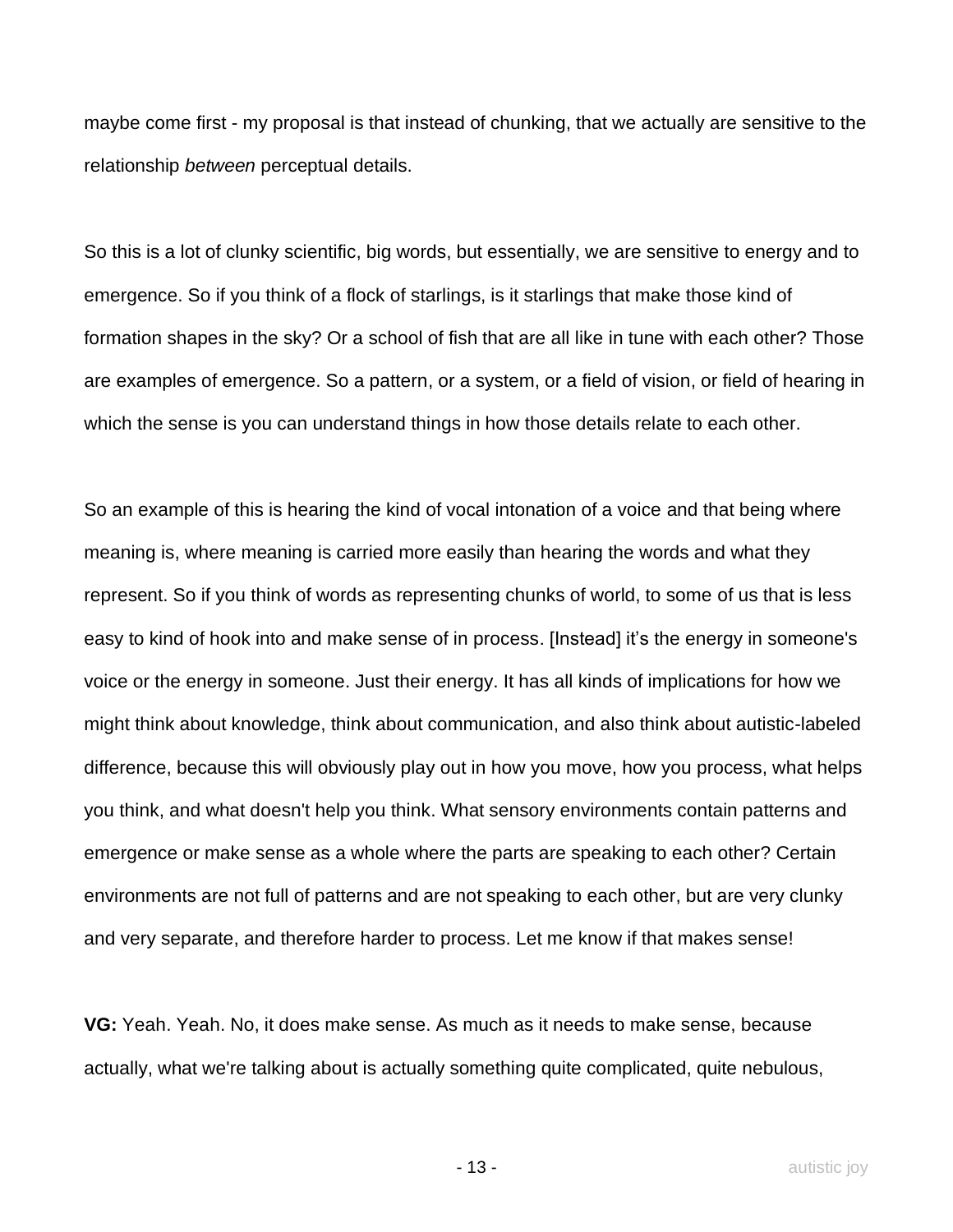particularly when we are using language to do that, which isn't always the best or easiest way of getting that across. Which interestingly, perhaps, is why you and I have both been drawn to making artwork, because there is an ability in that to focus on those nuances of detail that aren't necessarily about looking at where someone's missed out a coma, or, or whatever. It is really about the nuance of energy.

And it makes me think about the autism assessment. I remember one of the questions was around being able to follow a narrative in a film, and that is something that I had always struggled with. And also remembering people's names. I could remember a shape, a quality, a color, a gesture, something tonal, rather than their name or even what they had said. And that was somehow the way that I had made meaning and understood that as a form of knowledge, I guess. Earlier on I talked about some of these differences that I had experienced being troubling. It was precisely this inability to explain that to other people. And I think that frustration can be very, very damaging, but also very, very productive if we're channeling that through a more creative mode.

I also loved what you said about technology. I was thinking about stimming and if it's a technology that enables one to express or make meaning, or produce different forms of knowledge. I'm stimming now. I'm swaying from side to side, it's enabling me to process all of these new ideas, concepts, some words, and so on. That for me is definitely a technology. So when I use my somatic practice, it's a technology that enables me to inhabit that world of meaning and knowledge differently to how I might when I go into the world "out there."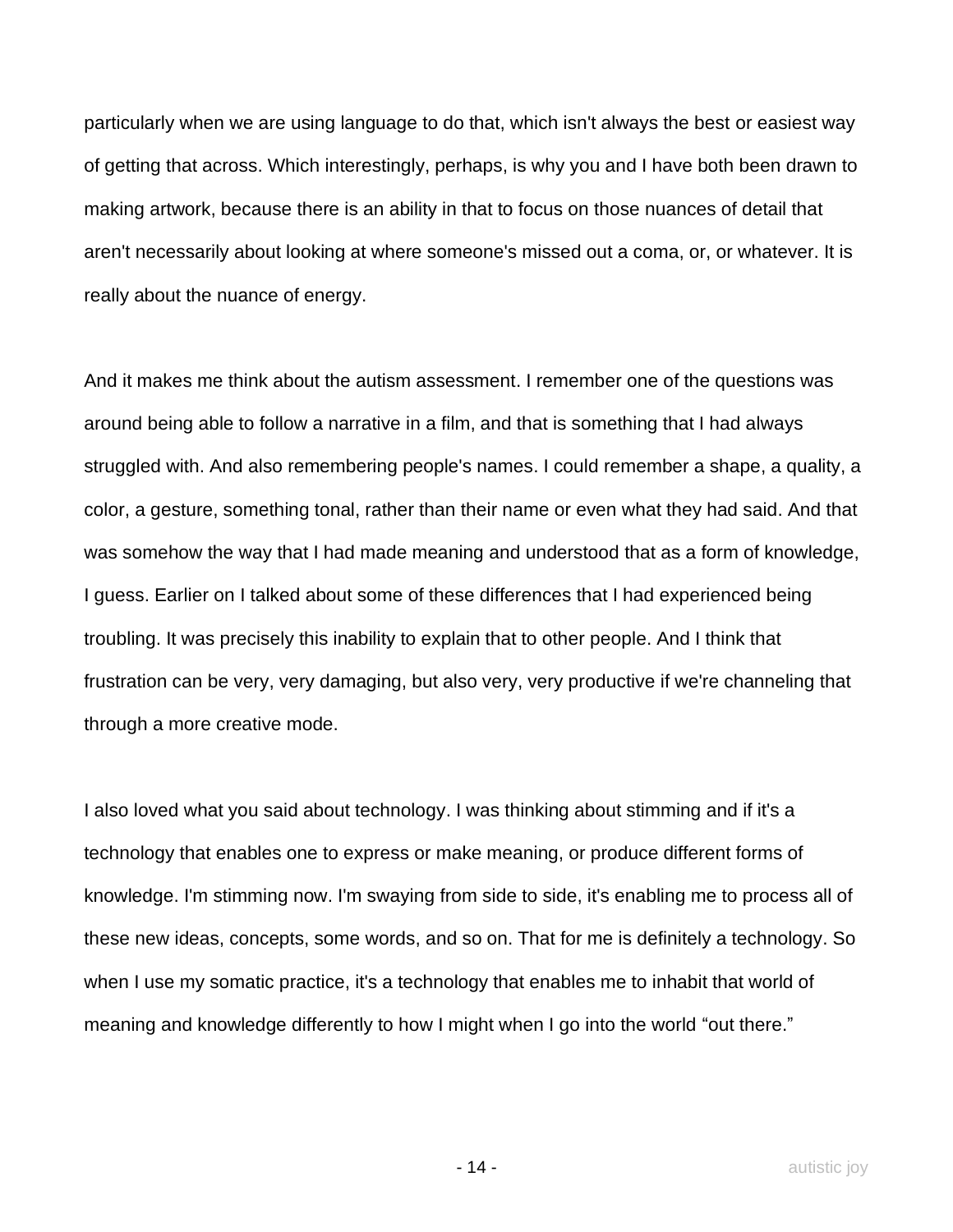**LM:** I love that, exactly. If the sensory is where meaning is created, then it makes sense of why echolalia or repeating phrases is not nonsensical, it's actually a way of understanding, and reproducing, and recalling, and returning to certain experiences and thoughts. And it's the same with movement, it's the same with stimming.

Actually, I don't use the word "stimming," it's another word I contest because it comes from the clinical "self-stimulatory behavior." I think it speaks to so much more than self-stimulation. First of all, if that extra capacity can be filled up with something intentional, that grounds us. But also this meaning can be returned to. And it's also how a sense of safety can be created, where, if the environment is changing, and you have an additional sensitivity or additional perception, then the level of change that you experience is going to be greater. So what that movement aids is not only a kind of making sense, but it reinserts your own physicality into what you're perceiving, so that you aren't disappearing. And I think disappearing was something that used to happen to me, because so much of what I was taking in I couldn't process at the pace that I needed to. And I would disappear into it. I would be absorbed into it. So it afford so much more than what I think the word stimming says. But, I also appreciate how much visibly stimming or using that can be a form of activism, or a form of resistance.

**VG:** Thank you for questioning the word stimming. I think it's important to question the language. I don't find it contrary, or combative. I actually think it's really productive, because we take for granted so much that's handed down through the process of the diagnostic assessment. And I do often think, well, what would the word for that be for me, or for you, or for each of us? And I think what I'm also sensing is that there's this irony. Often I've been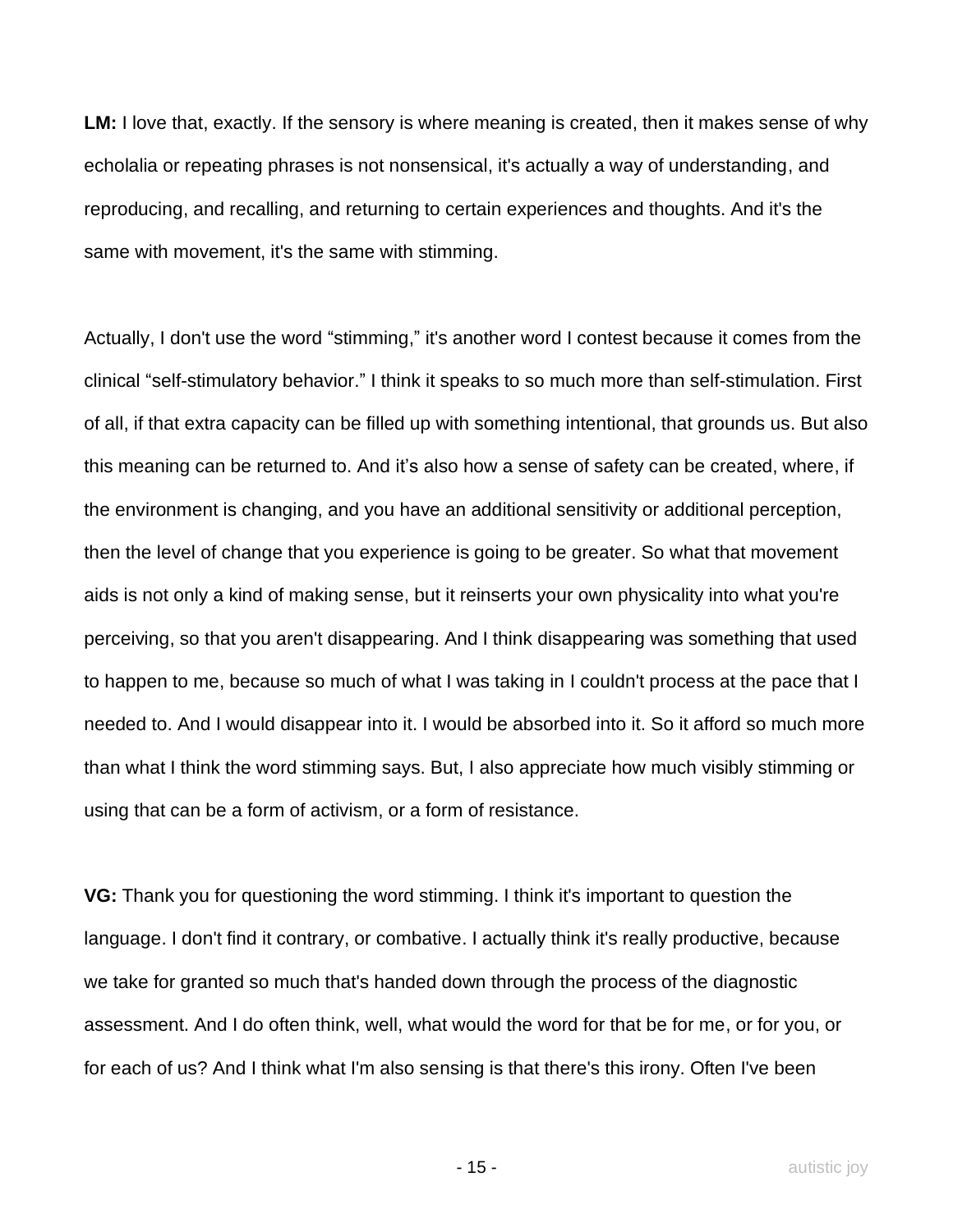described as over sensitive, too sensitive, as if I can't take in information, like I have a limited capacity for information. When actually, it's precisely the opposite. It's that I am already wide open. In some ways, and I have found that quite difficult to get across. I'm finding, in your descriptions of perceptual capacity, that very disjoint between the perception of autistic people as having a limited capacity, when perhaps it's actually the opposite.

**LM:** Yeah. And it simply requires different ways of being in a body, but also different ways of learning. So if things make sense through being able to perceive the relationship between the parts, this kind of systems thinking or energetic sensitivity, then it makes sense that we need to go into things in a deep way. And in a singular way, one at a time. So there's strength there. There's depth of insight. There's things that we are perceiving or connections that we make, or forms of intelligence that are not available to the majority. But because their reality is constantly being affirmed, their models, their ways of making sense, it's much harder for them to see outside of that and see that something else might be possible, and to admit their lack of understanding. It's being projected onto [autistic] people, making them an enigma, making them miss a puzzle piece, or making them wrong. Ableism plays into this and the idea that we are supposed to be independent and that interdependence is bad. Actually all humans are in interdependent, it's just that some forms of interdependency are widely available and widely resourced and therefore normalized and other forms stigmatized.

**VG:** It would be really nice, then, to think about your sensory experience, because I think for me, one of the important things, or one of the things that we could do, both in our artworks and also in the world, is to externalize that more, or express that more. You've mentioned already,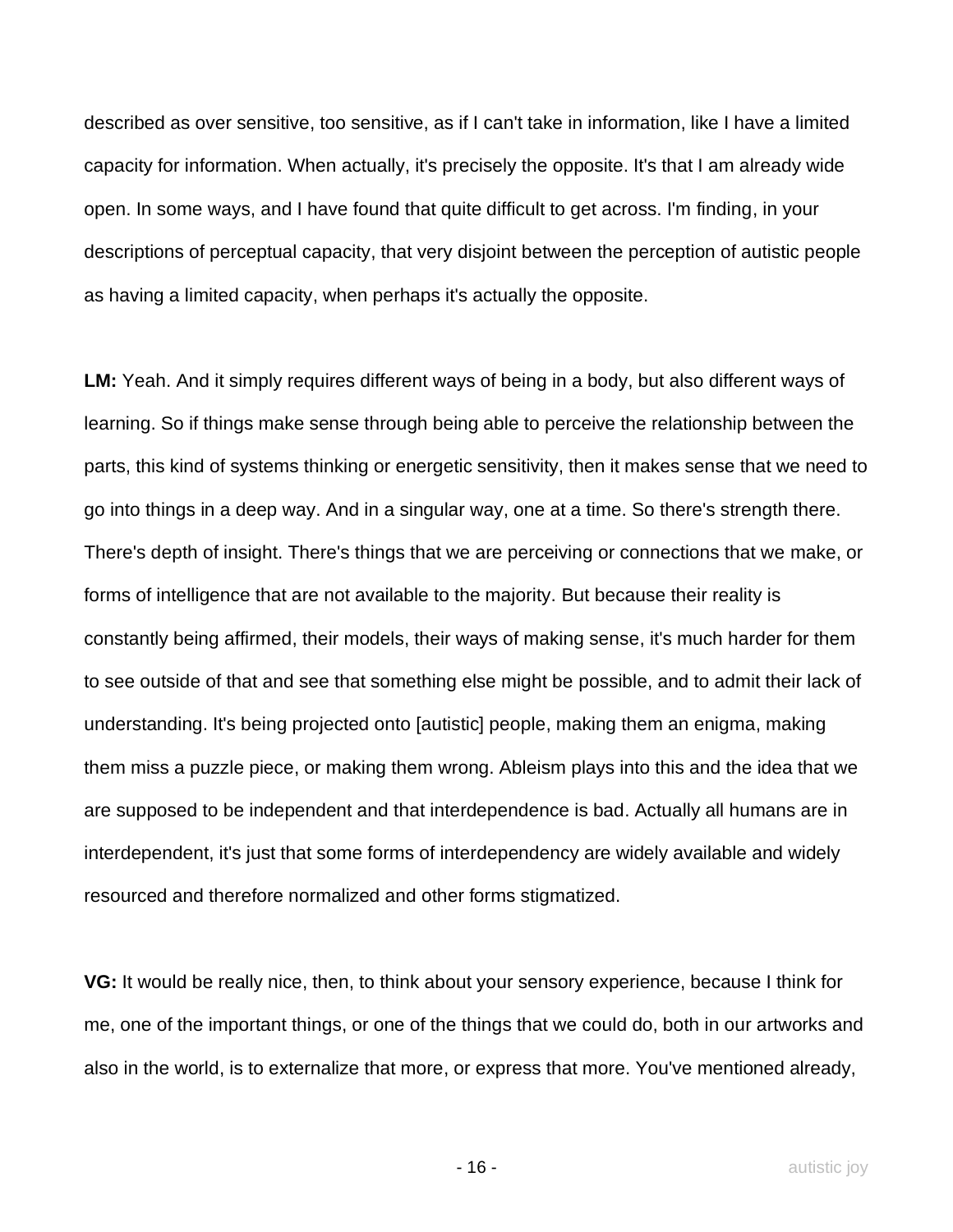maybe some autistic people have processing qualities like visual acuity. You mentioned a kind of high definition vision or auditory acuity in terms of volume or frequency and pitch. I want to sort of lean on the joyful aspects of these things, but I also experience that that kind of intensity can come with a slightly more negative experience. I think that there are difficulties there for me, and I think that needs to be said, too, to balance it out. So I wonder if it might be the case for you?

**LM:** I think for me, it's really helpful to not to think of it as good or bad. And to see these experiences as neutral. For me, it's visual sensitivity. And I think also, auditory, but visual is where I hang out. And so I'm always trying to make sense of everything through the visual. And it's helped me to think that, okay, sometimes there might be another way in. Or if I'm planning or goal setting, not to do it visually, because then I'm always looking for reproducing that visual in my experiences, and there's a disconnect.

I think there's two types of negative. One is simply that I haven't got to know that experience yet. And so it's an affront to deal with, to have something that I haven't yet had time to process. So this might be a new environment. For me it's mainly a new environment. And then there's other types of sensory experiences which simply are hard to make sense of. So that might be like a shopping center, where there's a lot of conflicting parts that don't speak to each other, and that are also intense, and so require time and attention to process. For me it's really been about structuring and reorganizing my life around what feels good and what doesn't, and avoiding what doesn't. Or to allow it the time it needs for me to process it. So for example, I won't get on public transport more than one day a week, if possible. And yeah, about reducing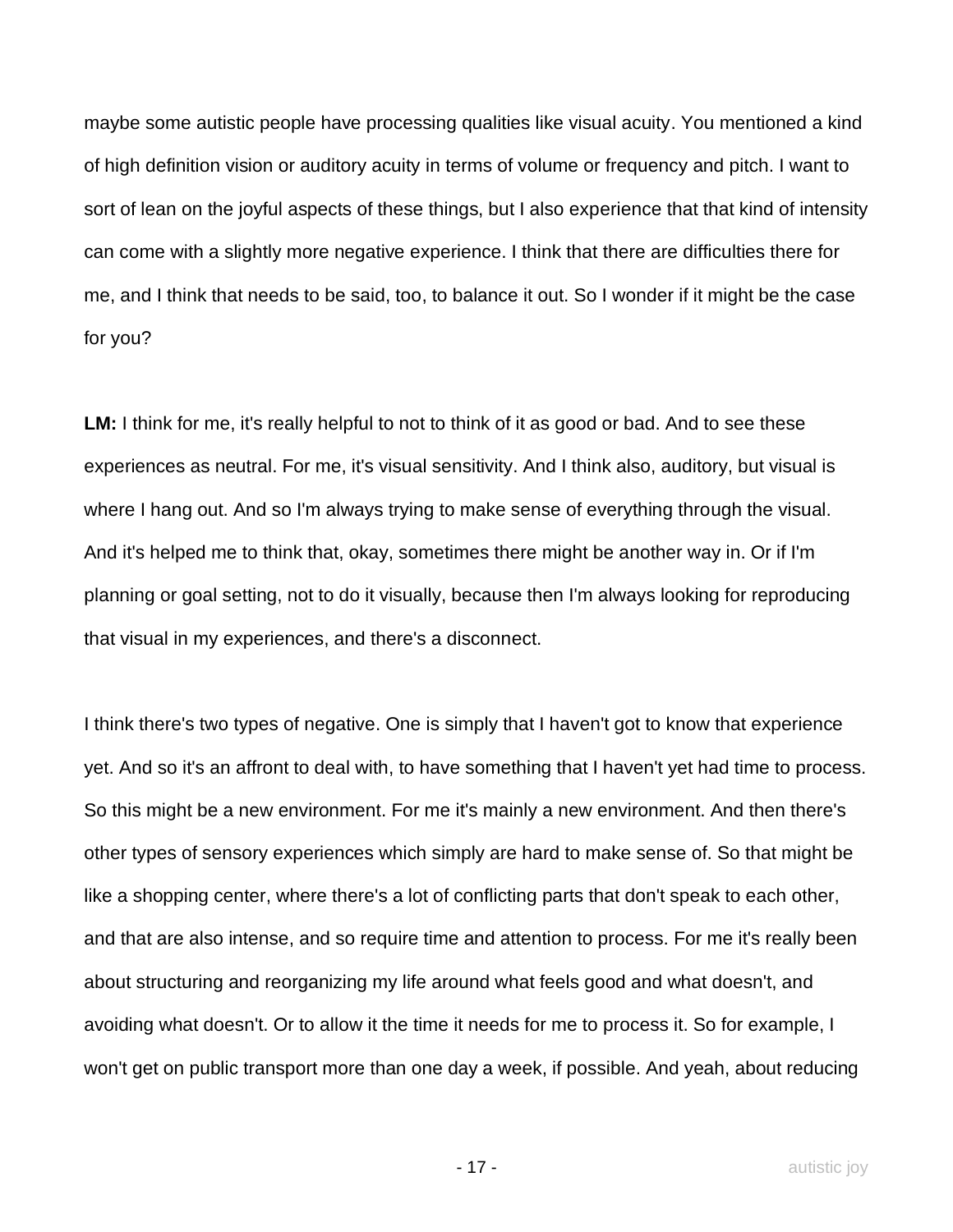the number of relationships, reducing the number of projects, but then really going deep into those.

**VG:** That's really nice because that can take us into the 'Sola System,' which we can talk about in more detail. So you've developed the 'Sola System,' and I'd like to read a little bit from your description because I think it's really, really beautiful. And I think it draws together all of the learning that you've shared with us. So the Sola System is:

*"a laboratory, a step-by-step, orbit-by-orbit framework, that uses of the planetary solar system as a metaphor for the process of becoming. It's specific to late diagnosed autistic experiences, and it's a non-pathological, cosmic themed, disability justice informed, science based reframe of our differences."*

Wow. So I think you've already said a little bit to help us understand why you might have been drawn to developing this model. What I'm interested in, I guess, is whether you see this as a departure from making art "proper" in the sense of making videos and installations. Or actually, do you see this as a continuation. I really love the idea that the Sola System is an artwork. I think that's really wonderful. So yeah, this is an invitation to say something more about your Sola System, but especially in the sense of it being part of your creative output.

**LM:** Thank you. So this was really about trying to condense my own journey in thinking about unmasking, and coming to self-clarity. Recognizing, first of all, that those are systemic issues, and not a case of just simply taking off the mask. And yet, there are also things that we can do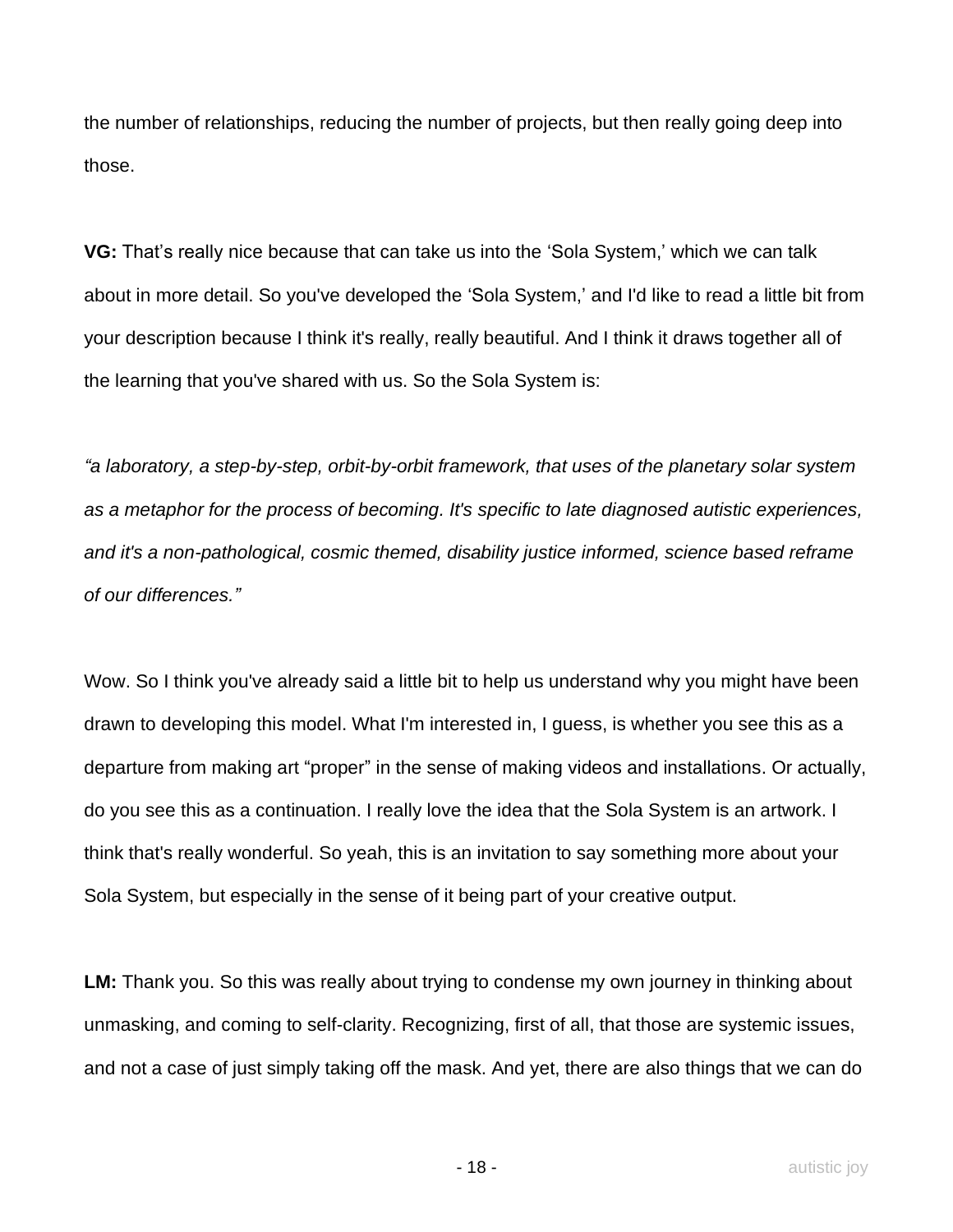in our relationship to ourselves. And so this is really about thinking about self as not fixed, and self as not separate and distinct. But self as always evolving and always unfolding in unison with everything else in the universe.

And so the Sola System offers a kind of diagrammatic way of organizing my own journey and the fruits of that into a system. A system of selfhood, a way of thinking about this process of becoming more of who you are, in lieu of the fact that this is a question. This is a liberating thing, this is a collective thing as much as it is an individual journey. And so it's really about how to be autistic when autism is based on outdated paradigms. And that no amount of research accounts for the things that you can do in practice, to heal and repair that relationship that you have with yourself, your thoughts, and the new actions that you might take to undo this kind of habitual self-negation.

But also that those create more room for others who need to do the same, and who want to do the same. It is an extension of my work. I see it as the product of everything else I've done. But it's also rethinking my relationship to the gallery and institutions and how, in making art, I had been in a way making art that makes sense within those contexts. And those contexts, not necessarily being that accessible. So not being able to speak to these things without then reperforming the same paradigms I was trying to question. And so really wanting to hone in on the people who can make the most use of this. And doing the thing that most artists don't do, hone in and speak to one particular type of audience member.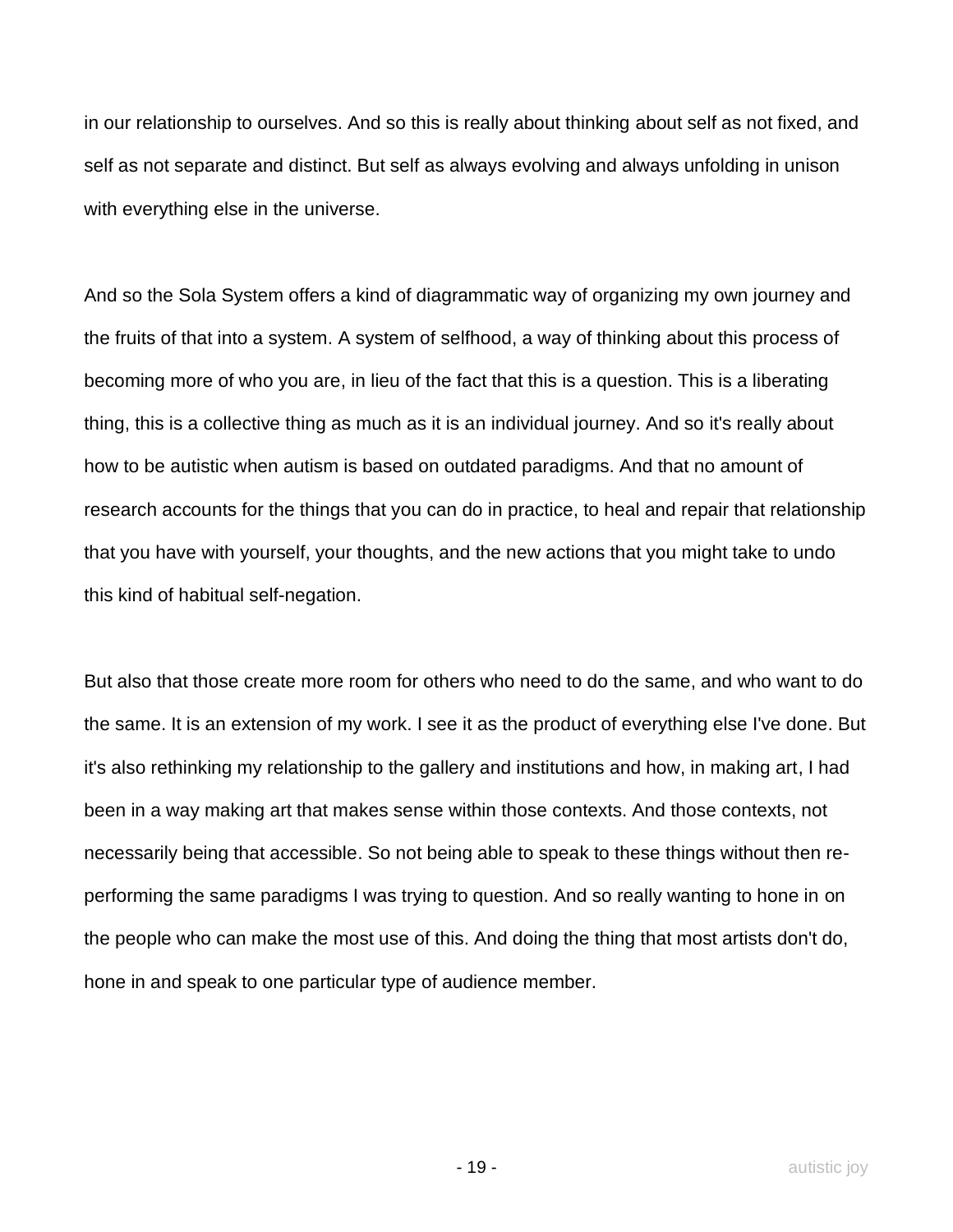In the Sola System, there's three kinds of themes, and then within each theme, there are three planets. So there's nine planets altogether, not eight, nine! The first theme is Self-Definition. So I call this 'The Tunnel of un-.' And it's really about how self-becoming is a process of unlearning who you are not. And that that is an uncomfortable journey into an unknown. We don't know, you have to let go of who you think you are in order to find out. You have to let go of received knowledge in order to go deeper into your own experience. And for that to then emerge in your own decision making. It's also nodding to the fact that this discomfort is about confronting that cognitive dissonance of, "well, I think these things about myself, but then I seem to be acting in ways that just conform and mask and hide who I am." So it's really acknowledging the courage that is required to confront that cognitive dissonance and to choose yourself over being liked, over being approved, over being understood, recognized, affirmed, and to affirm yourself. To belong to yourself.

And then the next theme is Self-Connection. And that's really about how self-clarity doesn't come from self-knowledge, it comes from self-connection. And this is not thinking about the self, but connecting to the self. And this is the kind of core concept of the Sola System. At the center is the sun, and the solar source of energy is your energetic lifeforce. And that is carrying the kind of coding or frequencies that you are here to emit, and to manifest or to realize. And so how do you do that in practice? How do you self-connect? Part of that is about self-belief. It's about questioning your thoughts, and recognizing where your thoughts are coming from, and sending them back to the people, the institutions, and the systems that mistaught you who you're supposed to be. And then in choosing more empowering thoughts you're coming to understand your strengths.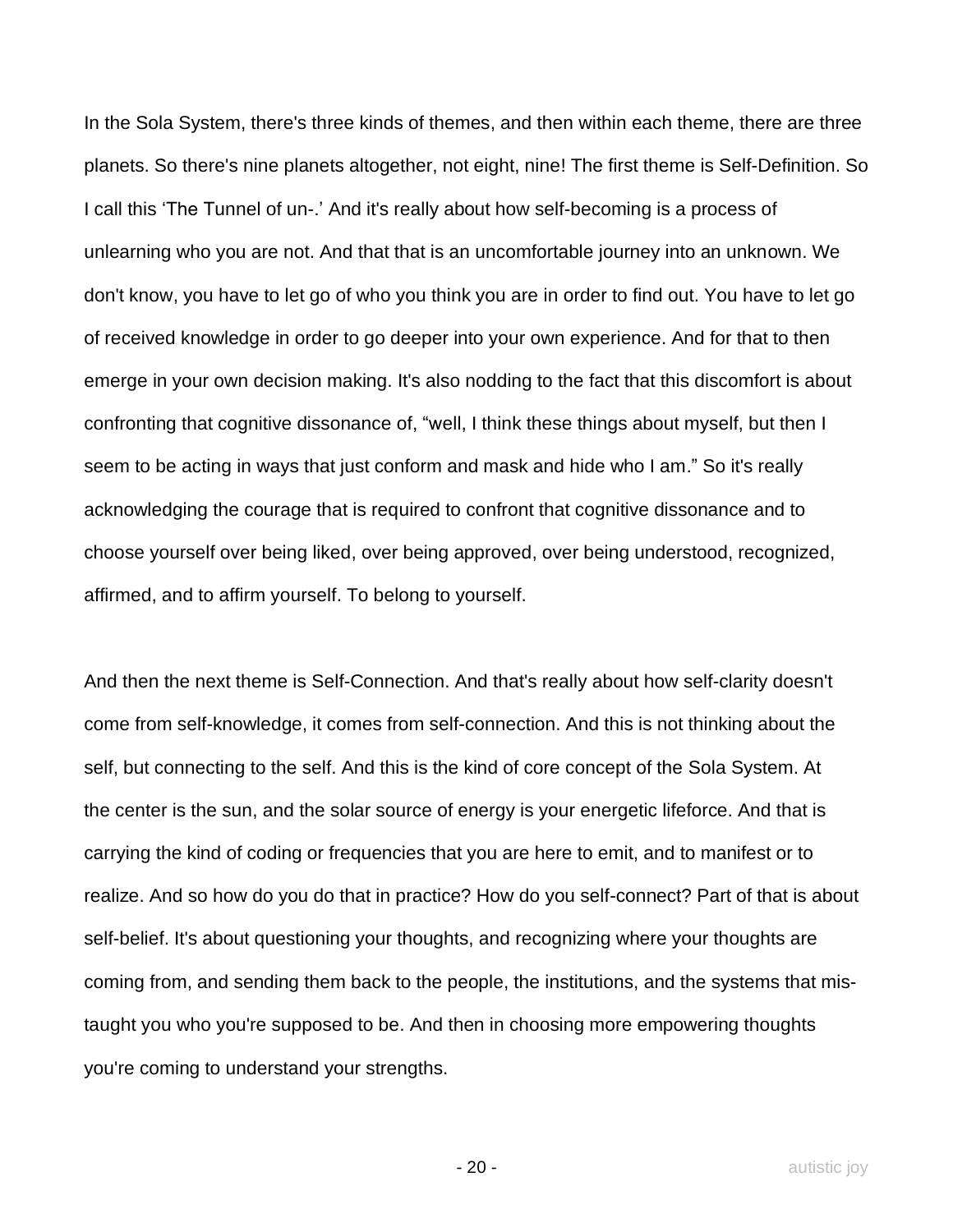And then finally, the last theme is Self Organisation. And that's really about this idea of technology and structures, and how you can reorganize your day-to-day life in your world. How can we do that on a collective level, in ways that support that self-connection, that do the opposite of that kind of alienation? These systems that don't fit us. So we exist, you exist, I exist, that is the proof that we are valid. That's the only thing that we need to know. And beyond that, it's then recognizing that this world is infinite. And so a different invitation is to make who we are more possible, to develop ways of being - technology, structures - that open up these whole worlds and allow for a lossy ecology of perceptual realities, of differences, and different ways of being in a body.

So to bring it back to autistic joy, it's my personal belief that joy comes from growth, from that stretch. The way plants reach towards the sun, they open up to the sun, to that solar center, but they also do that in opposition to gravity, to habit, and all of those things. So undoing the habitual normalizing of self-negation, and growing into our potential is what I would define as autistic joy.

**VG:** In the sense of the Sola System, what was lovely is how you decided to limit the amount of times you get onto public transport. So on a very pragmatic level, [growth] could be something like that. But there is also something, not necessarily deeper, but in the sense of this self-connection I'm thinking about. For myself, it's telling me something if I decide to turn away from something. If I'm repelled by something or something is difficult, then I need to lean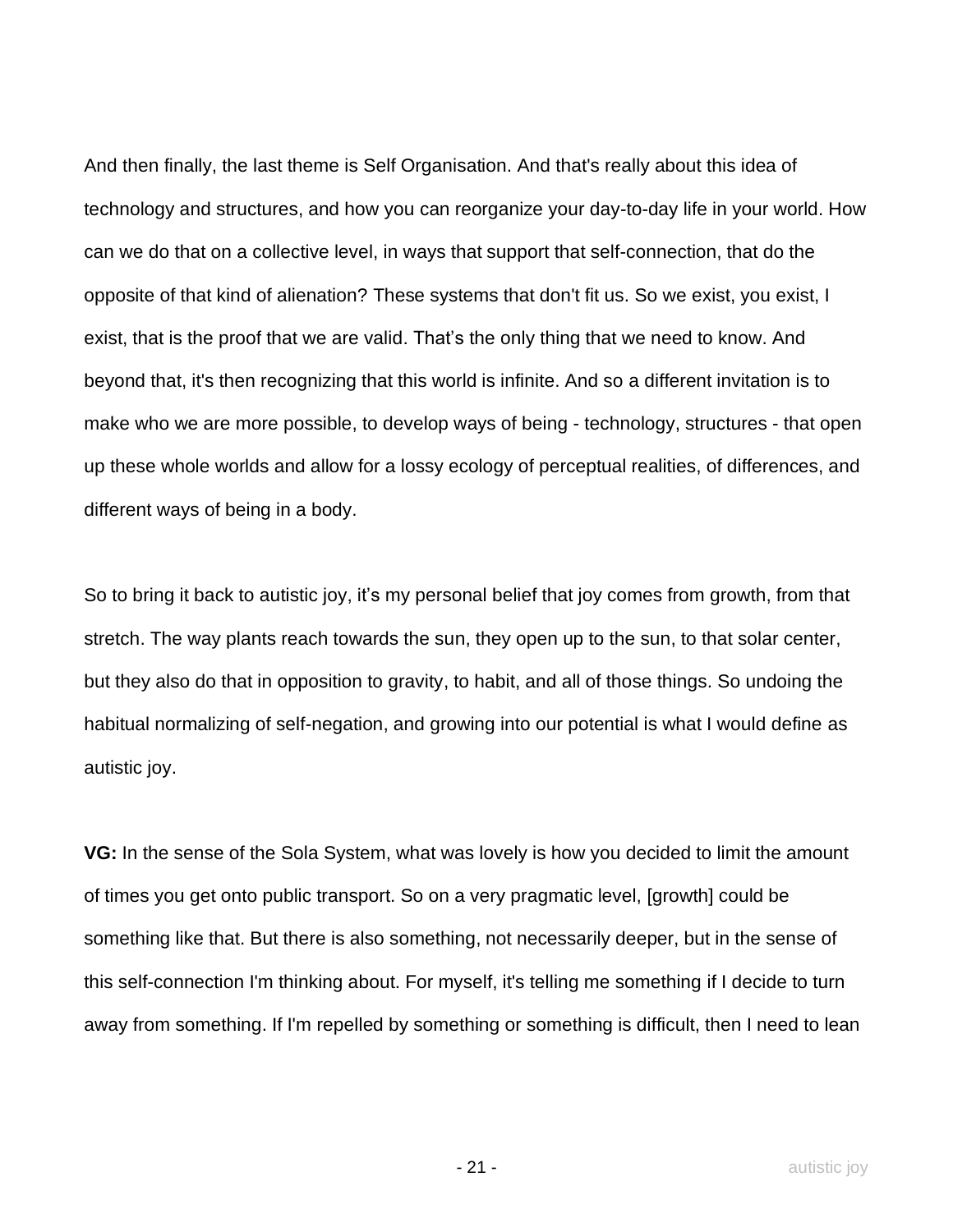into that a little bit to find out more about what that is. And then design my life differently in order to be able to be more in the joyful aspects of being autistic.

And so I found it really helpful to think with and through the Sola System and to find the possibility for a sensory oriented selfhood, which is really appealing. And like you, for me, autistic joy would be that sense of being fully embodied, fully embraced, fully seen. Being able to fully live out without masking, without medication, and without the need for meltdown, because in my experience it's so exhausting. So I guess, to simply be unapologetically autistic, without needing to evidence that neurologically or to say that you have this diagnostic assessment, and so on.

There's so much that you've encapsulated in the Sola System. And as I've said, it is so helpful to hear other people articulate it in their own way, because you can borrow some of that language and repurpose it appropriately in order to explain that for yourself.

**LM:** Absolutely. Also, there's been recent studies that show that we [autistic-labelled peers] have cognitive empathy, so we understand each other to a greater degree. So the empathy gap is not something innate to us, but rather, it's mutual. It's that certain people have certain tendencies and certain people have other tendencies, and we need to mutually bridge that gap. This means that we can afford each other that sense of embracing. You know, this isn't just an individualistic thing that we do within ourselves. It's systemic, and it's societal. And so that's also why I created Sola Siblings. [Sola Siblings] is the container for people to move through the Sola System in community. It's like a sanctuary. It's separate from having all the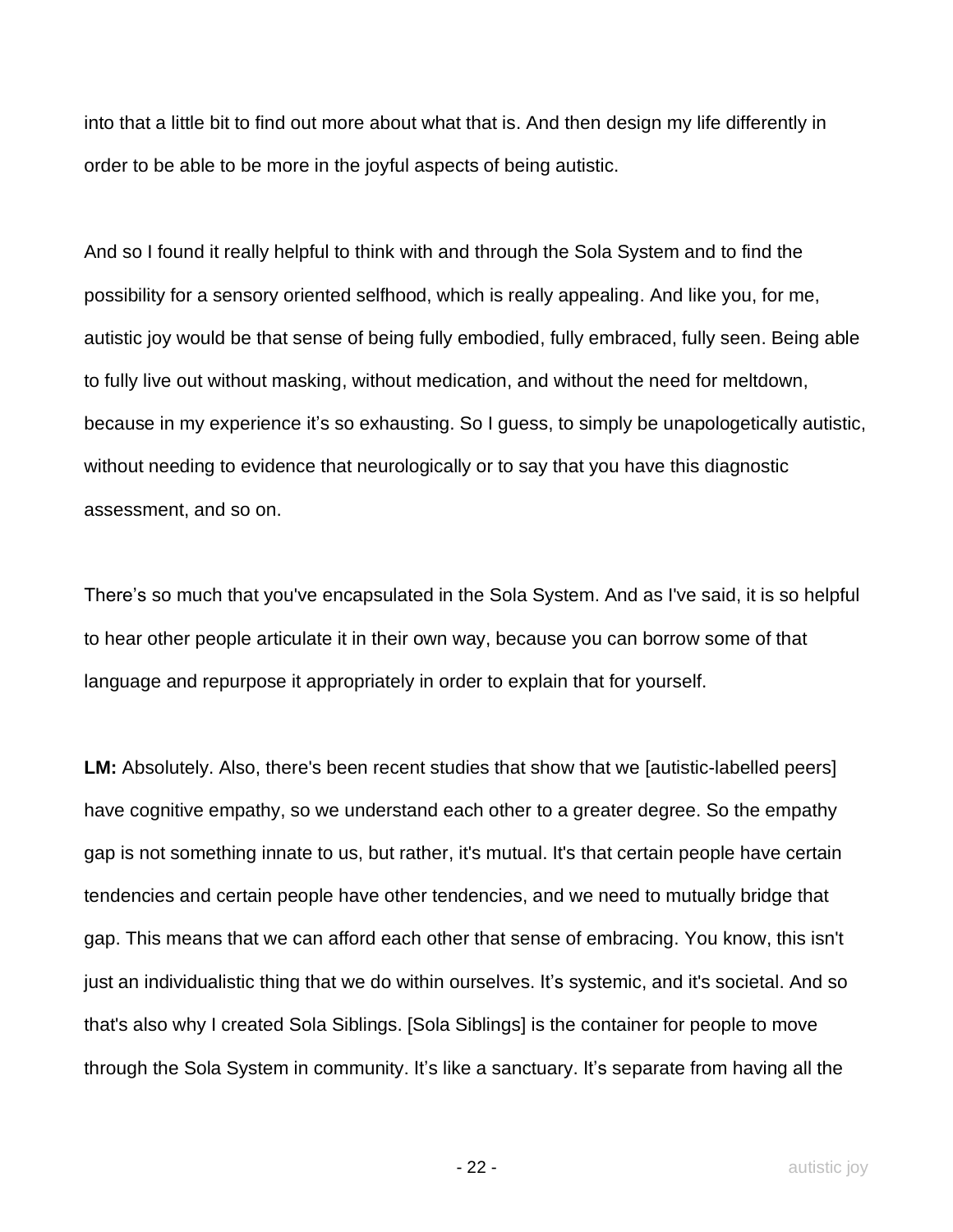pressures of being in the world that isn't designed for them. Yeah, it's a community and it's a container in which people can join and then kind of be guided through the Sola System, and cut out all of the unnecessary rabbit holes of research that are often part of that post-diagnostic journey. And then really focus on what is joyful, and what barriers are in the way that we can begin to solve?

**VG:** This is exactly the reason for wanting to have these conversations, which are hopefully not interviews necessarily, but more like live peer support or live demonstrations of what it sounds like to hear two bodies who feel similarly in the world speak, and try and grapple with language, and explain difficult concepts. Maybe allowing ourselves to talk into existence these bodies, these worlds, these new languages. And it's a very difficult thing to do, especially publicly. I think you've really helped me, as an example, to think I could produce something which can actually be put out there in the world. My habits have also been around disappearance, retreat, extracting myself from the world. So thank you for the conversation. Thank you for sharing everything today on the Sola System, Sola Siblings, and thank you for the autistic joy.

**LM:** Thank you so much. It's really an honor to be part of your project, and to get to do this with you because of our history and our friendship. So thank you so much.